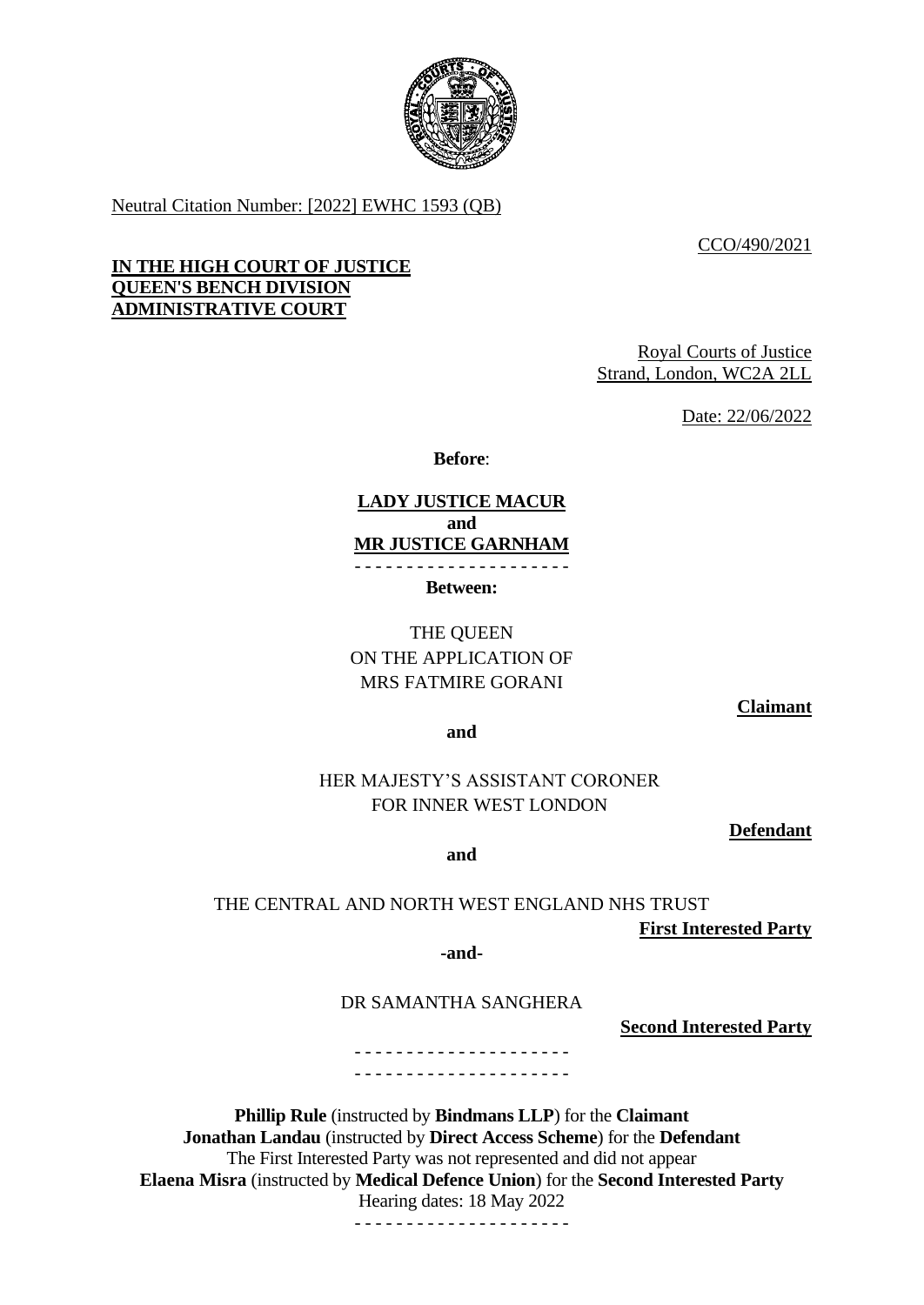# **Approved Judgment**

I direct that pursuant to CPR PD 39A para 6.1 no official shorthand note shall be taken of this Judgment and that copies of this version as handed down may be treated as authentic.

.............................

LADY JUSTICE MACUR AND MR JUSTICE GARNHAM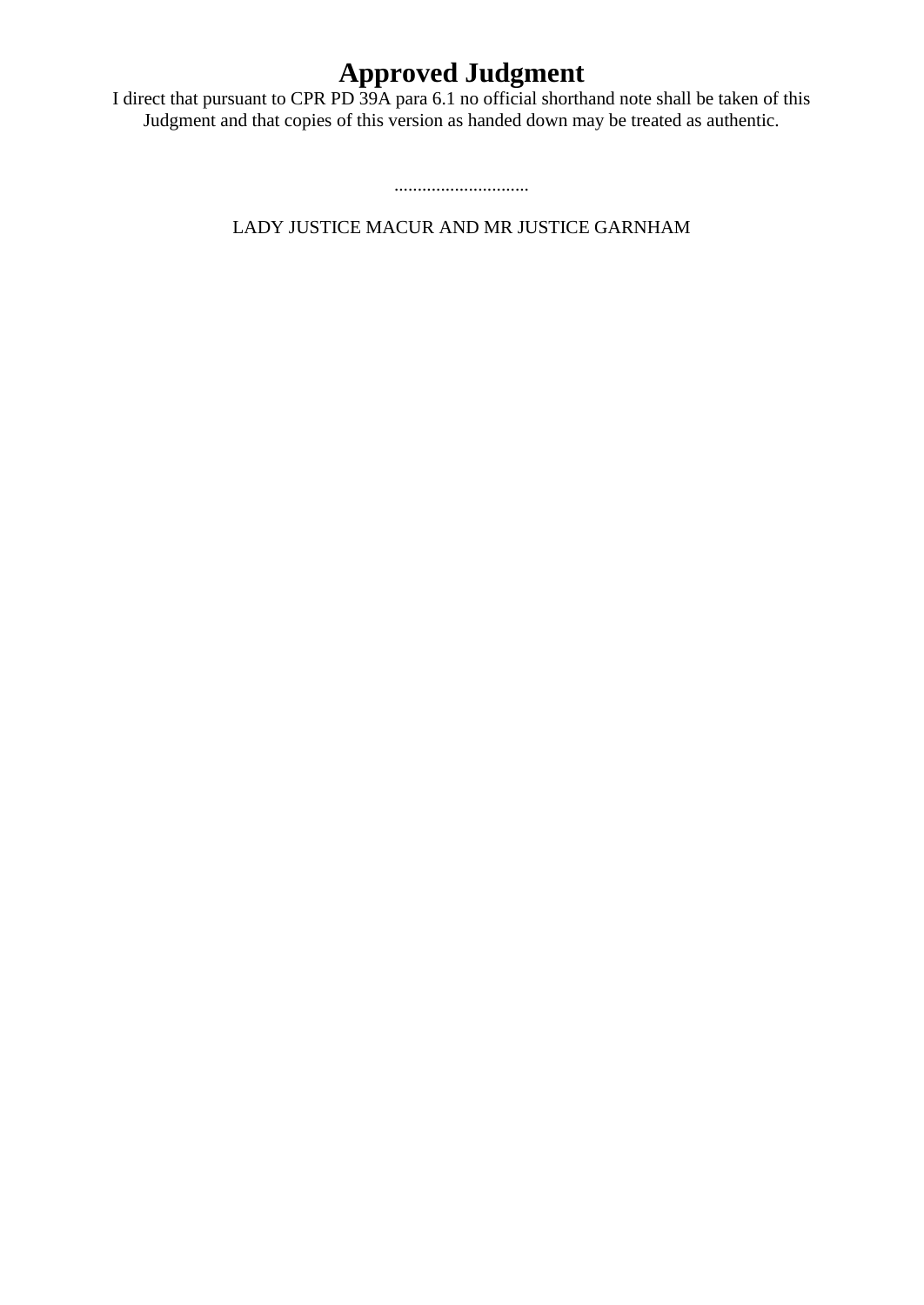#### **Mr Justice Garnham:**

#### **Introduction**

- 1. On 19 December 2018 Mr Besim Sylaj fell to his death from the fifth floor balcony of his home in Westbourne Grove in London. Mrs Fatmire Gorani, the widow of the deceased and the Claimant in these proceedings, brings this claim for judicial review, challenging the conduct, findings and conclusion of the defendant, the Assistant Coroner for Inner West London, (hereafter "the Coroner") at the inquest into the death of her husband. The Central and North West London NHS Foundation Trust, ("the NHS Trust"), which was the health authority responsible for Mr Sylaj's medical care, and Dr Samantha Sanghera, a locum GP at his GP practice, are Interested Parties.
- 2. The coroner is a judicial office holder. The normal course for a judge or other judicial office-holder facing a judicial review is to adopt a neutral stance in the proceedings and to appear, if at all, not as a party to defend her decisions, but simply to offer the court her assistance on matters of procedure or specialist caselaw. By contrast, the Coroner here has not only appeared by counsel to oppose the application, but has submitted a witness statement in support of her case. No objection was taken by the claimant to the coroner adopting this cause. But a coroner who choses to enter the arena in this way puts herself at risk of a costs order against her should the claim succeed (see *R (Davis) (No 2) v HM Deputy Coroner for Birmingham* [2004] 1 WLR 2739 at [47(ii)]).
- 3. I have approached the coroner's witness statement with a little caution. When allegations of bias are made, as they are here, a court may consider the explanation of the judge (or coroner); see *R (Pounder) v HM Deputy Coroner for the North and South Districts of Durham and Darlington* [2010] EWHC 328 (Admin), at [12]. But the coroner's witness statement does not address the question of bias. Instead, she seeks to explain her reasoning and to respond to the grant of permission to bring the proceedings. A coroner's reasoning ought to be apparent from her decision. The court would only resort to some *ex post facto* explanation if the circumstances made that essential (compare *R (D) v Secretary of State for the Home Department* [2003] EWHC155 (Admin) at [18]). It has not been necessary to have regard to the coroner's statement in this case.
- 4. Mrs Gorani was represented before us by Mr Philip Rule. The defendant coroner was represented by Mr Jonathan Landau and the second interested party by Ms Elaena Misra. The first interested party did not appear and was not represented before us. I am grateful to all counsel for their submissions.

## **The Statutory Scheme**

- 5. S.5 of the Coroners and Justice Act 2009 ("the 2009 Act") sets out the purposes of an inquest:
	- (1) The purpose of an investigation under this Part into a person's death is to ascertain—
		- (a) who the deceased was;
		- (b) how, when and where the deceased came by his or her death;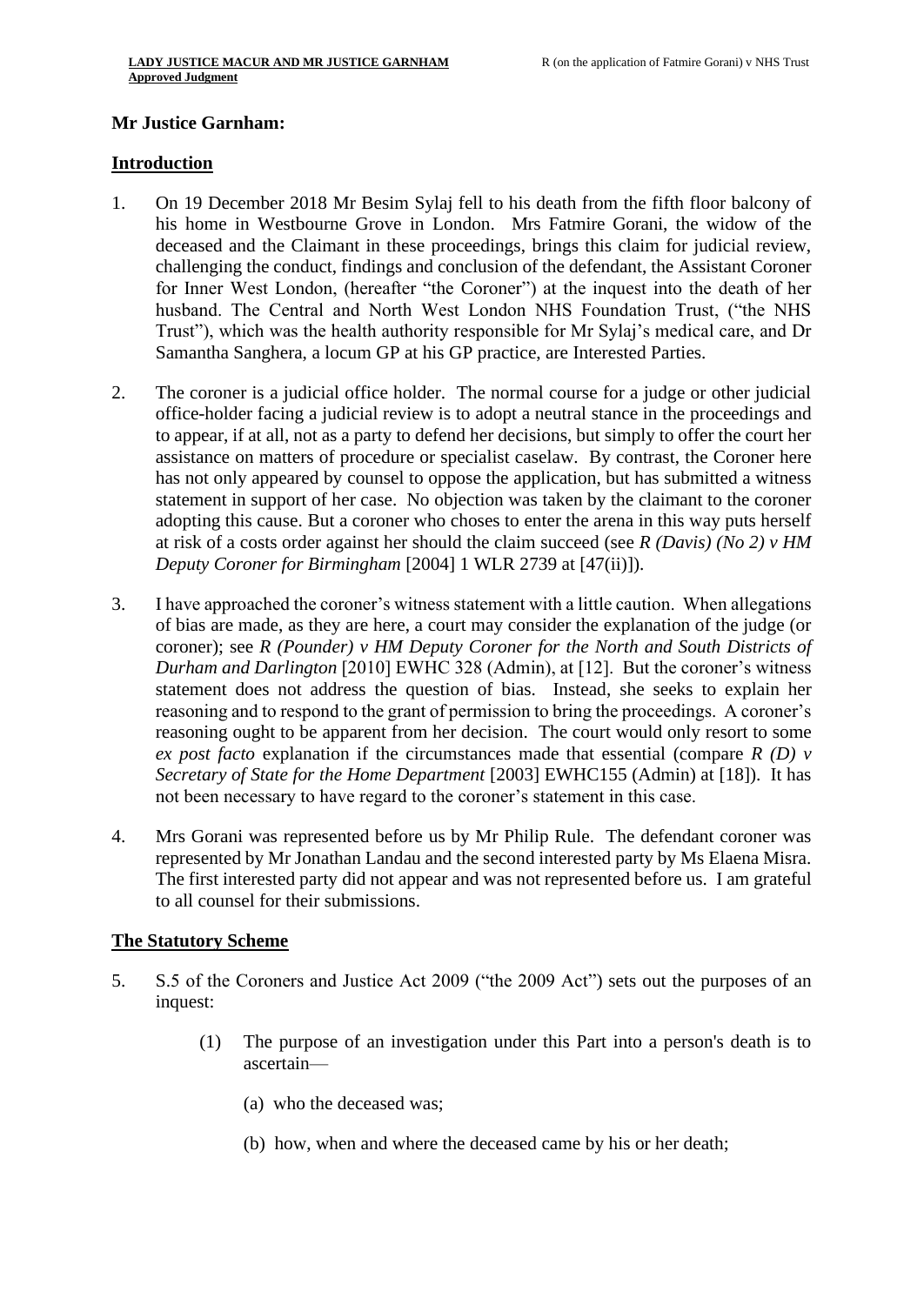- (c) the particulars (if any) required by the 1953 Act to be registered concerning the death.
- (2) Where necessary in order to avoid a breach of any Convention rights (within the meaning of the [Human](https://uk.westlaw.com/Document/I5FB840F0E42311DAA7CF8F68F6EE57AB/View/FullText.html?originationContext=document&transitionType=DocumentItem&ppcid=c3508d64200149ebac538ba8d3925bdf&contextData=(sc.DocLink)) Rights Act 1998 (c. 42)), the purpose mentioned in subsection  $(1)(b)$  is to be read as including the purpose of ascertaining in what circumstances the deceased came by his or her death.
- (3) Neither the senior coroner conducting an investigation under this Part into a person's death nor the jury (if there is one) may express any opinion on any matter other than—
	- (a) the questions mentioned in subsection  $(1)(a)$  and  $(b)$  (read with subsection (2) where applicable);
	- (b) the particulars mentioned in subsection  $(1)(c)...$
- 6. Paragraph 7 of schedule 5 to the 2009 Act provides for the making of reports after an inquest:
	- (1) Where—
		- (a) a senior coroner has been conducting an investigation under this Part into a person's death,
		- (b) anything revealed by the investigation gives rise to a concern that circumstances creating a risk of other deaths will occur, or will continue to exist, in the future, and
		- (c) in the coroner's opinion, action should be taken to prevent the occurrence or continuation of such circumstances, or to eliminate or reduce the risk of death created by such circumstances,

the coroner must report the matter to a person who the coroner believes may have power to take such action.

- (2) A person to whom a senior coroner makes a report under this paragraph must give the senior coroner a written response to it.
- (3) A copy of a report under this paragraph, and of the response to it, must be sent to the Chief Coroner.

# **The Facts**

- 8. Much of this history is taken from an agreed chronology prepared by the parties.
- 9. Prior to his death on 19th December 2018, the deceased lived in his family home in Westbourne Grove with his wife, the claimant, and their three daughters. In March 2017, he was diagnosed by his GP as suffering from depression, for which he was prescribed antidepressants (Citalopram 20mg once daily).
- 10. On 23 February 2018, the deceased's GP, Dr Patel, referred him to the emergency mental health team at St Mary's Hospital where he was prescribed further antidepressants (Mirtazapine, in addition to Zopiclone already prescribed). The GP recorded him as unfit to attend work.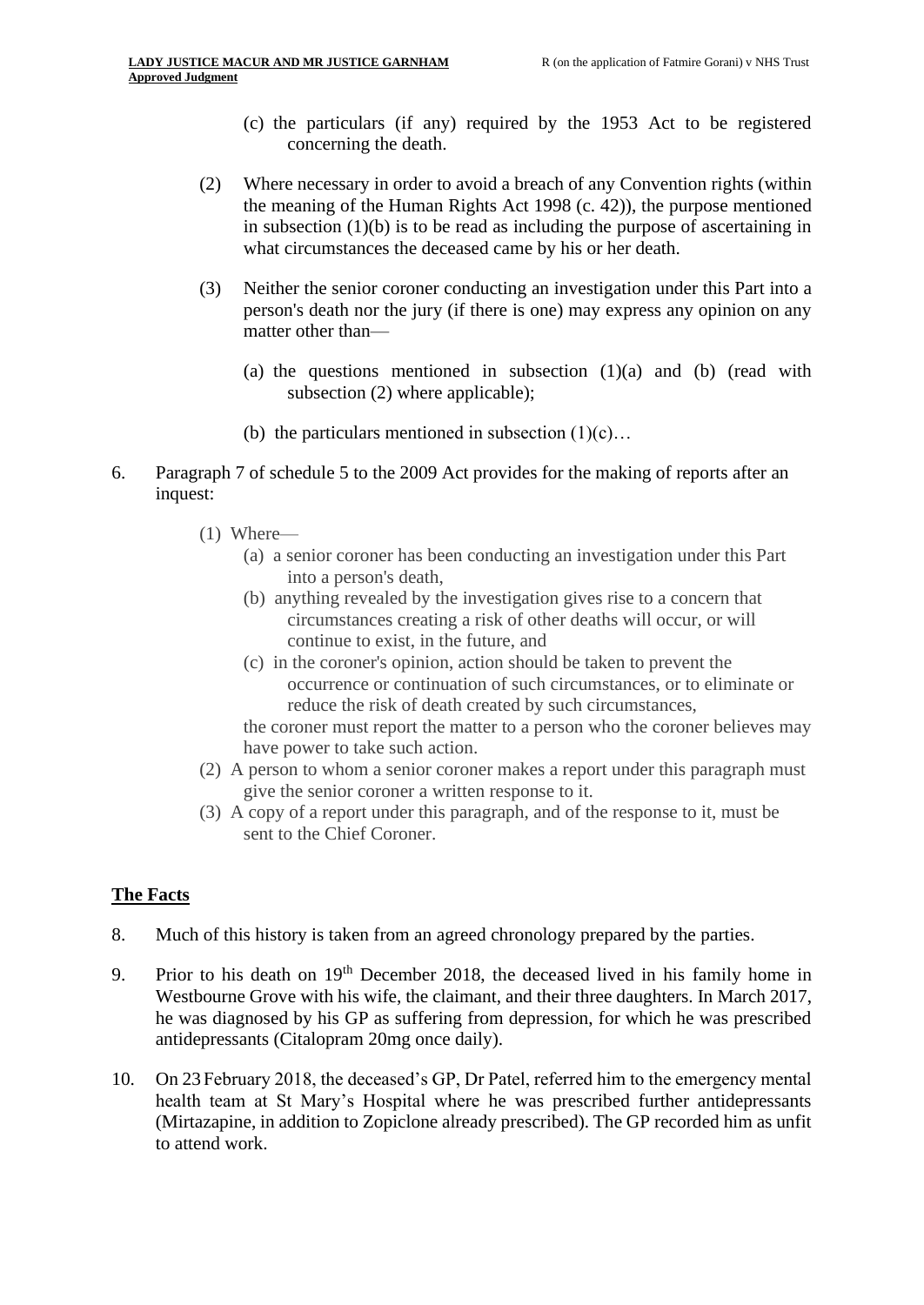- 11. On  $27<sup>th</sup>$  February 2018, the deceased attempted to take his own life by overdose (15 Mirtazapine tablets and 5 Zopiclone tablets). An ambulance was called by his family and he was taken to St Mary's Hospital, where he was assessed by the "Crisis Team".
- 12. On 28<sup>th</sup> February 2018, Dr Philip Nwachuku recorded the deceased as having told him that "*he had felt low in mood and anxious and panic and had the sudden thought of killing himself. He had thought of wanting to jump from a height but then said it may be easier to die from OD*." The deceased was assessed by the Crisis Team at St Mary's and discharged home under the care of the North Kensington Home Treatment Team ('HTT'). He was given a 24-hour helpline to contact.
- 13. Initially, the HTT attended his home on a twice daily basis and his wife and daughters were with him 24-hours-a-day. On 5 March 2018, the HTT visits reduced to once daily; by mid-March 2018, they had reduced to every other day.
- 14. On 3 April 2018, care responsibility was transferred from the HTT to the deceased's GP and HTT involvement ceased. The deceased remained unfit to work and was continuing to receive prescription treatment by way of anti-depressants (Mirtazapine) and sleeping pills. During a consultation in July 2018, he was observed by his GP to be "*slightly overactive*" and his Mirtazapine dose was reduced to 30mg daily. Referral was made to the GP based counselling service "Community Living Well" ("CLW").
- 15. On 17 April Mr Sylaj saw his GP about stress at work, anxiety and sleep difficulties. Dr Patel suggested he referred himself to primary mental health services for psychology services, which he did.
- 16. On 11 July Mr Sylaj attended an appointment with CLW. He was discharged from the service and there was no further contact after that day.
- 17. Between September and December 2018, the deceased reported increased anxiety and distress due to disciplinary proceedings against him at work. He was reviewed by his GP on 14 September 2018, but was offered no other assistance.
- 18. On 6 December 2018, Mr Sylaj was seen by Dr Patel. He complained of feeling tired and reported a loss of appetite. His mood was "*up and down*". Dr Patel booked a followup appointment for a fortnight later, 20 December.
- 19. The following day, 7 December, the deceased's employers began disciplinary investigation against him.
- 20. On 12 December, Mr Sylaj's family were concerned about the deterioration in his mental health and phoned the NHS Trust's "Single Point of Access" (SPA). The call was not triaged by a clinician as it should have been according to the SPA policy. Mr Sylaj was advised to attend the Accident & Emergency department, but was unwilling to do so.
- 21. On 13 December, Mr Sylaj attended an emergency GP appointment with Dr Sanghera, who agreed to refer him to the Mental Health Team, "*for further psychotherapy*". She also planned to increase his anti-depressant medication. Ultimately, however, no referral was ever made and no change to his medication was put into effect. Dr Sanghera, however, did write to Mr Sylaj's employers.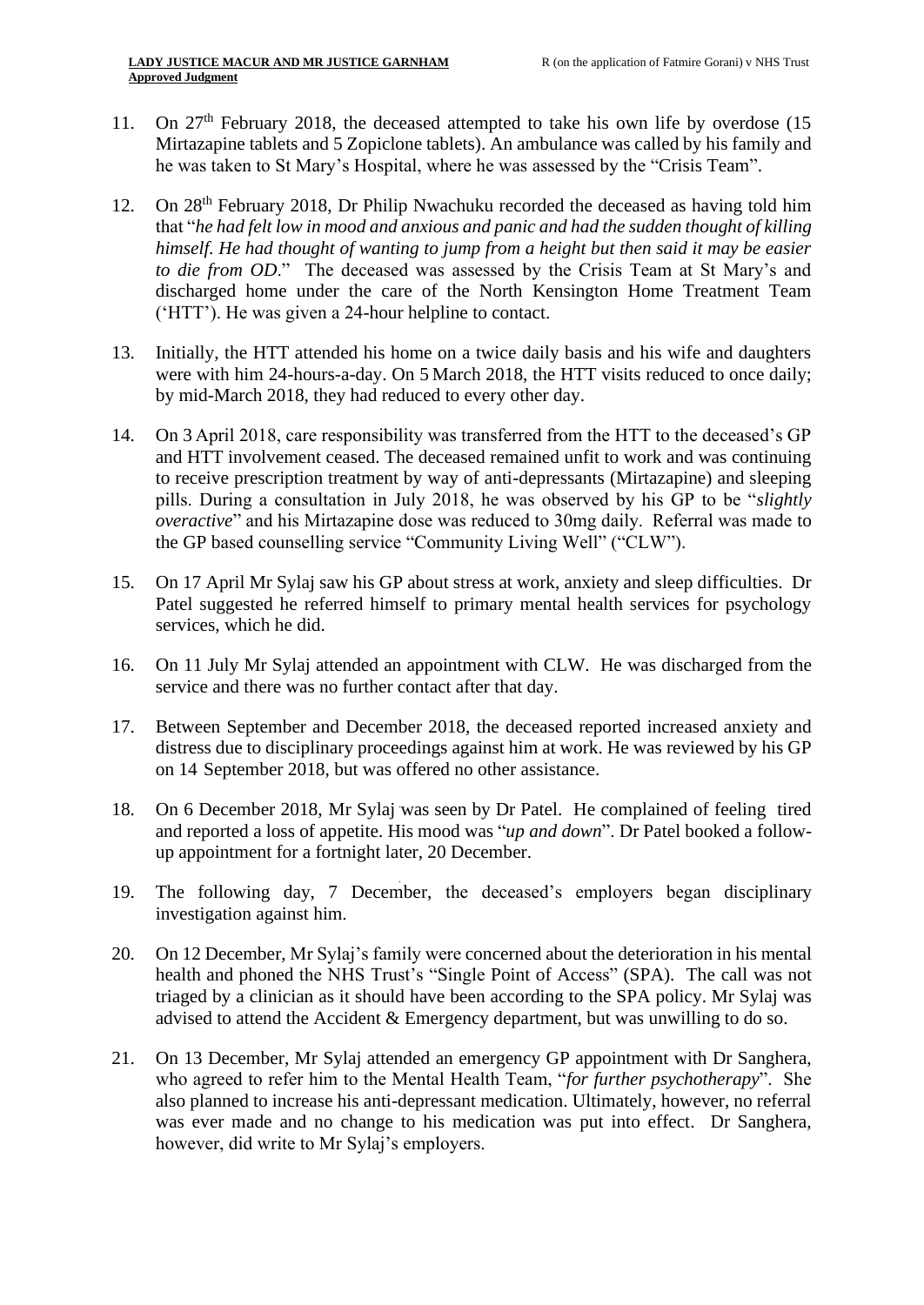- 22. On 14th December 2018, the deceased attended a disciplinary meeting at work and was dismissed.
- 23. On 19<sup>th</sup> December 2018, the deceased, who was then aged 50, jumped to his death from the balcony of his family's fifth floor home.

#### **The Inquest Procedure**

- 24. The inquest into the deceased's death was opened on 24<sup>th</sup> December 2018.
- 25. A number of pre-inquest reviews were conducted. On 12 December 2019, following written and oral submissions as to the applicability of Article 2 ECHR, the Coroner determined that Article 2 did not apply. She summarised her reasons for that decision in a later ruling:

It was my view that that Mr Sylaj was not detained, not sufficiently vulnerable for state assumption of responsibility and there was no basis that the relevant health care professionals ought to have known of a real and immediate risk to his life. He had had a face to face consultation with his GP in the days before his death when he denied any thoughts of self harm. I also noted there was no systemic failing apparent in the health care system.

- 26. On 25th June 2020, the family legal representatives made further submissions referring to the fact that the MHT did not have a clinician available to talk to Mr Sylaj when he and his family rang the SPA on 12th December 2018. The coroner responded by referring to her earlier decision and to the fact that Mr Sylaj had had face to face contact with a GP, after the contact with the SPA, and that that GP, Dr Sanghera, did not suggest he was at risk of suicide or self harm. But she said that she would keep the matter under review.
- 27. Yet further representations were made by the family's representatives by way of a preaction letter and a proposed claim for judicial review of her decision. It was submitted that there was a system failure on the 12th December 2019 when the deceased was unable to speak to a clinician at the SPA, because of a lack of an available clinician, and his telephone number was not taken to ensure a clinician could ring him back. It was argued that Mr Sylaj should have been viewed as especially vulnerable and at risk of suicide. The submissions also highlighted the fact that, absent an Article 2 ruling, the family would be unrepresented at an inquest where they allege arguable breaches of Article 2 right to life and that the other parties would be legally represented.
- 28. Having considered those submissions, the Coroner held that it was at least arguable that there was a system failure on 12 December which constituted a breach of Mr Sylaj's Article 2 rights. As a result, on 13 September 2020, she ruled that "*the inquest is now an Article 2 inquest*". In consequence, pursuant to s.5(2) of the 2009 Act, it was necessary for the Defendant to determine not only who the deceased was, how, when and where he died, but also "*in what circumstances*" Mr Sylaj came by his death. There was no ruling that Article 2 was engaged by the events of 13 December, the occasion of Mr Sylaj's last GP appointment.
- 29. In passing, I would express some surprise that the Coroner held that any of the events surrounding this death engaged Article 2 of the ECHR. It is far from obvious why the events on the 12 December 2018 engaged the state's systems duty, even arguably. The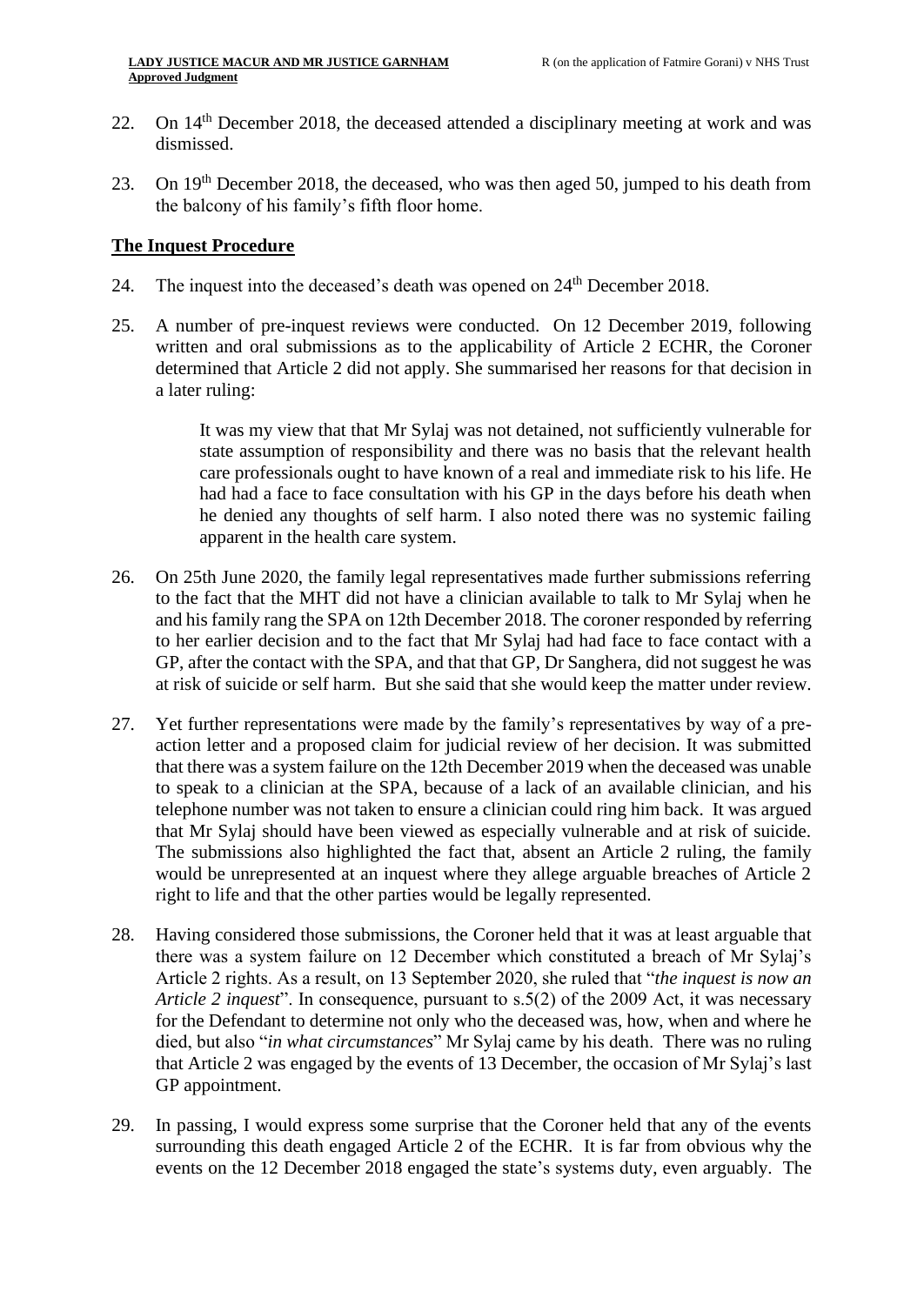systems duty is a "*high level structural duty*" rather than an obligation of result (see *R (Gardner) v Secretary of State for Health and Social Care* [2022] EWHC 967 Admin) at [226]). Its content and effect in the healthcare context has been the subject of a consistent line of authority; (see for example *Powell v United Kingdom* (2000) 30 EHRR CD 362, at 364; *Savage v South Essex Partnership NHS Foundation Trust* [2009] 1 AC 681 at [45]; *R (Humberstone) v Legal Services Comm*ission [2011] 1 WLR 146; *(R Long) v Secretary of State for Defence* [2015] EWCA Civ 770, [2015] 1 WLR 5006, at [25]; *R (Parkinson) v HM Senior Coroner for Kent* [2018] EWHC 150 at [86] – [90]; *Fernandes De Oliveira v Portugal* (2019) 69 E.H.R.R. 8 at [106] and [186]-[196]) and R *(Boyce) v Teesside and Hartlepool Senior Coroner* [2022] EWHC 107 at [41]. Farby J put the essential point neatly, if I may say so, at [57] in *R (Dove) v HM Coroner for Teesside and Hartlepool* [2021] EWHC 2511 (Admin)

"*The systems duty is not concerned with errors of individual state actors or with the failure of co-ordination among individual state actors."*

- 30. On the face of it, there was a perfectly adequate system in place here, as the Coroner had concluded on 25 June 2020; the problem was with the operation of the system on this particular occasion, a circumstance that will generally *not* engage Article 2. However, the coroner's ruling was not challenged and is not an issue before us on this application. Accordingly, we proceed on the basis that the Article 2 systems duty was engaged by the events of 12 December.
- 31. On 11 and 12 November 2020, the defendant conducted the inquest hearing. The transcript of the inquest runs to some 71 pages of closely-typed text. She read and heard the evidence of Fatmire Gorani, the deceased's widow; Donna Sylaj, the deceased's daughter; Dr Gaurang Patel, his GP; Dr Samantha Sanghera, a locum GP at the deceased's GP practice; PC Rishav Neupane, a police officer who attended the scene; Mr Gorman, the company secretary of the deceased's employers, Halfords Auto Centre; Sarah Hards, an employee relations adviser at Halfords; Simon Manning, a regional general manager at Halfords; Michael Alem, the Single Point of Access administrator at the NHS Trust; Selena Cox, the Single Point of Access manager at the Gordon hospital, and Dr John Lowe, consultant psychiatrist to the North Kensington HTT.
- 32. She also read into the evidence the statements of Concilia Chitate, a registered mental health nurse with the NHS Trust, Reyard Boudali, a paramedic who attended the scene after the deceased's death, Matthew Burton, an employment relations adviser with Halford, and Dr Lucy Wilson-Shaw a consultant clinical psychologist and clinical lead of Community Living Well.
- 33. The coroner then heard submissions on the law from the representatives of those attending the inquest. She rejected a submission from Mr Rule that she should recuse herself on grounds of bias.
- 34. She then set out, over the course of some five pages of text, her findings of fact. She described the deceased's medical and psychiatric history, and the care Mr Sylaj had received from his GP practice, St Mary's Hospital and the HTT. She set out her finding as to events on 12 and 13 December and as to the disciplinary hearing on 14 December. She described the circumstances of his death. She then said this: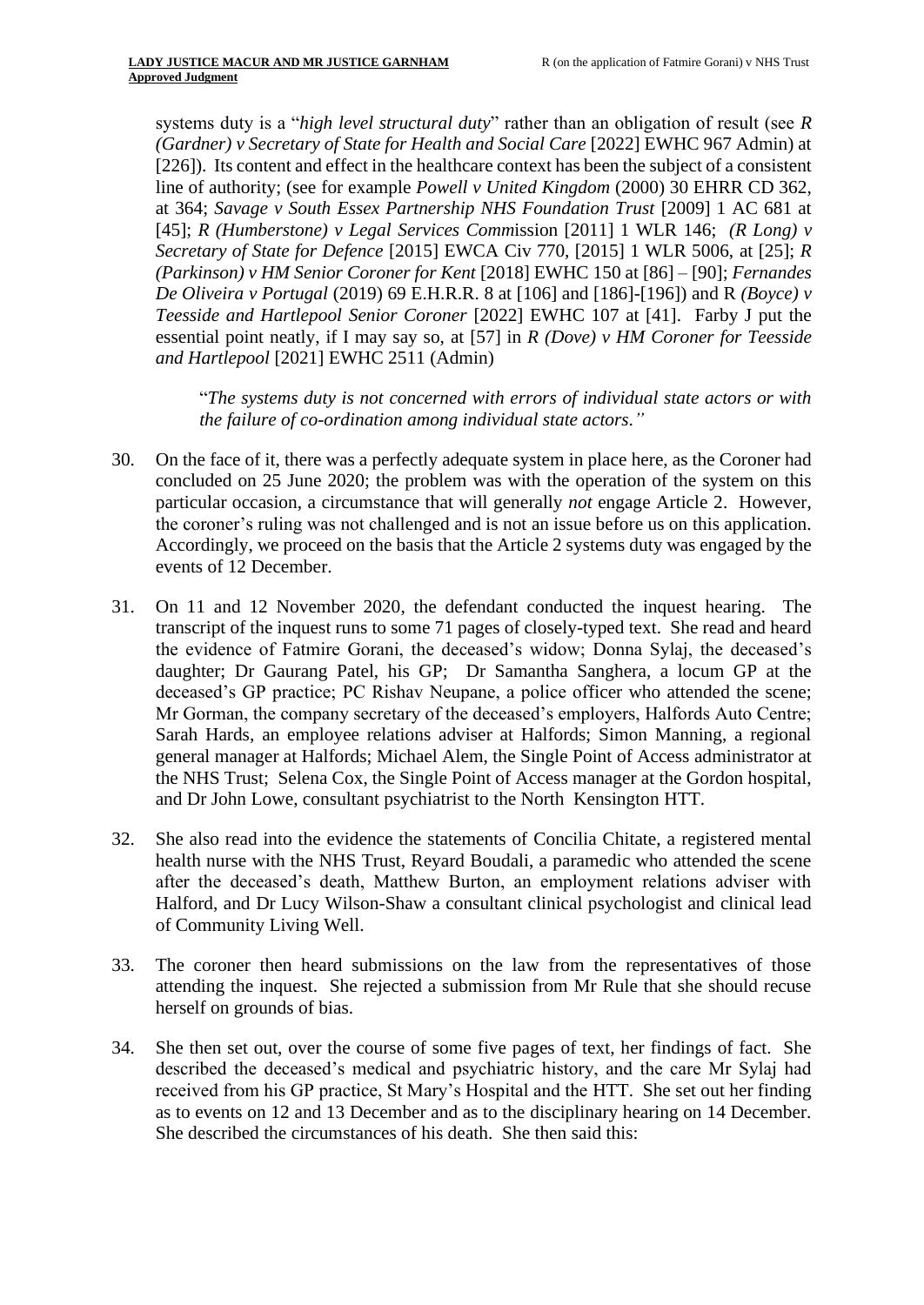"[A]s we know on 19 December 2018, he came off the balcony of his flat on the fifth floor I believe it was at Longland Court in West 11 sustaining fatal injuries and was pronounced life extinct at the scene. Police attended and pronounced the death to be nonsuspicious. No note of intent was found. The pathologist gave the cause of death as multiple trauma. There was the presence of mirtazapine in his system at the time of his death. No other drugs, no alcohol in his system that would have influenced his behaviour or decision-making. There's been an admitted failure by the Trust, and I was very pleased the family and Mr Rule praise Ms Cox for the rapidity with which they recognised what had gone wrong; the fact that they were open about what had gone wrong with the family; and that they, as quickly as possible, put in a process to safeguard a repeat of what went wrong.

However I don't think we can say on the balance of probabilities that the outcome would have been different if he had had a clinical triage. It's a missed opportunity. It's possible there may have been a referral to secondary mental-health services, but we know that he was seen by an experienced GP the following day who did not consider he needed referral to secondary mental-health services. If he'd been triaged by a clinician on the  $12<sup>th</sup>$ , there was quite a significant range of options available between referring back to the Home Treatment Team, and we know that his presentation on the  $13<sup>th</sup>$  December, when put to Dr Lowe, he felt it would be unlikely that the referral would reach the Home Treatment Team level. He could have been referred to community mental-health services, a community mentalhealth outpatient appointment, and we've looked at all the timelines. Without the triage, we don't know what sort of timeline would necessarily he'd have followed for an assessment He could indeed have been referred to his GP, as he was when he had thoughts of self-harm and presented in a crisis to Dr Patel in February and was referred to St Mary's and assessed by liaison psychiatry at that point. He was referred back to his GP.

So it's my view that, yes, there was admitted failure, but I can't say that we can say on the balance of probabilities would have made any difference.

As far as evidence of Dr Sanghera goes, it was very clear that she did not deem him in need of a referral to secondary mental-health services and that assessment was by a fully qualified GP with some experience in general practice.

As we know from looking at the documents, the policies, the particular SPA policy, it is the usual assumption that cases of anxiety and depression are managed within a primary-care setting by general practice, unless there is an elevated risk of harm to self, or others, or health, and Dr Lowe explained that to us, that clearly, we know how to assess a risk of harm. He was directly asked if he had any thoughts of selfharm and he said no. He had never shown any disposition to be a risk of harm to others. And as to a risk of health, clearly, he was presenting as anxious and low mood because of a very specific matter which Dr Sanghera felt that she might be able to assist with by providing him with a letter, increasing his mirtazapine and referring him to psychological therapy, safety netting him, and providing him with a follow-up in a very traumatic meeting."

35. Her Record of Inquest recorded the deceased's name and the medical cause of death, "*Multiple Trauma*". The question "*how, when and where….and in what circumstances the deceased came by his…death*" was answered as follows; "*On 19th December 2018*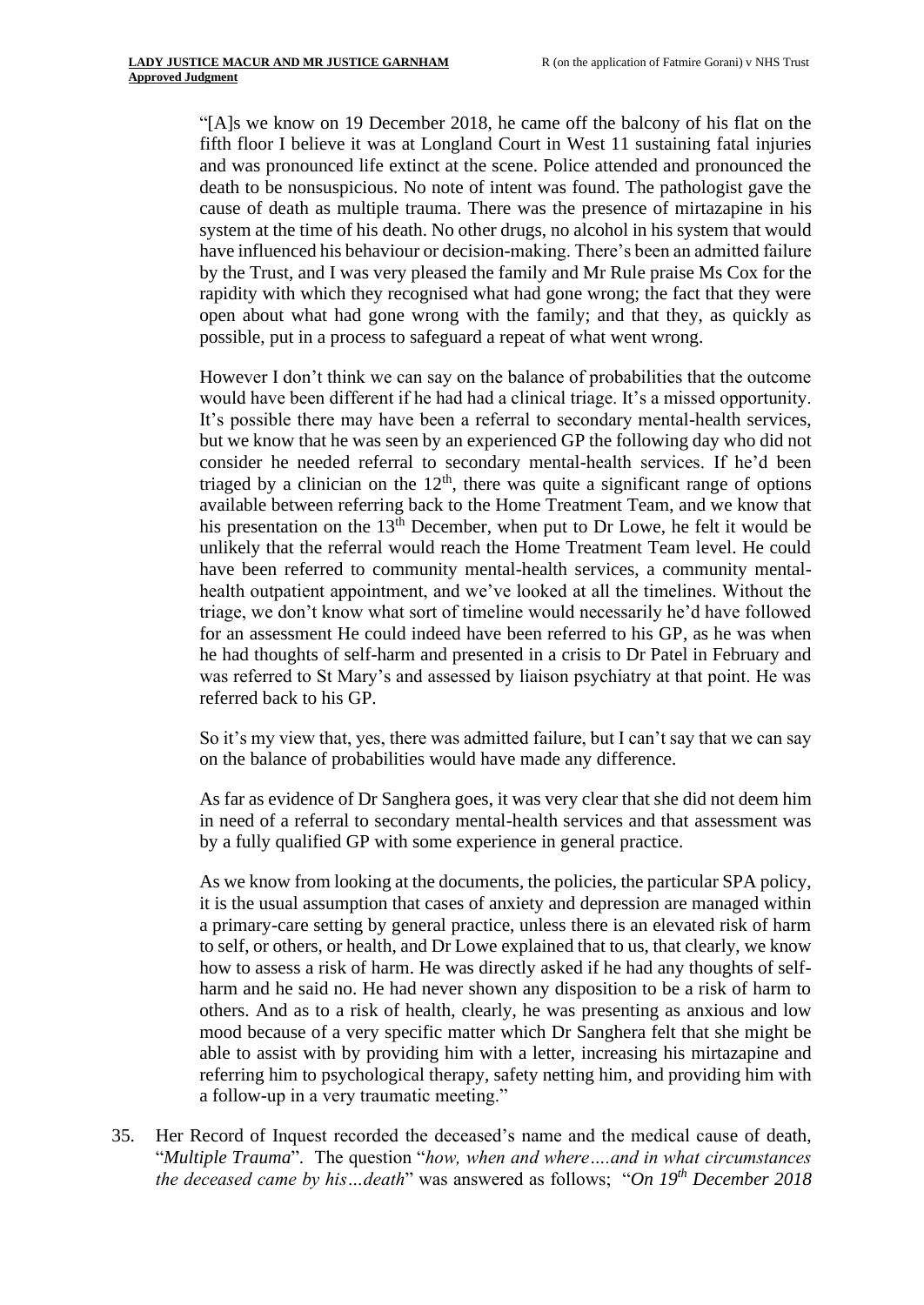*Besim Sylaj died outside Longland Court, Westbourne Grove, W11*". The "*Conclusion of the Coroner as to the death*" was as follows:

"Besim Sylaj developed a depressive illness in March 2017 and following an overdose in February 2018, was under the care of the Home Treatment Team. His mental health was relatively stable following discharge back to his GP. He returned to work requesting no adjustments be made to his working pattern. A disciplinary matter arose at work causing him stress, anxiety and a lowering of his mood. On 12th December he rang the Single Point of Access (SPA) service but was not triaged by a clinician as per SPA policy. It is not possible to say if he had been triaged, it would have prevented his death. His death was due to suicide."

## **The Grounds of Challenge**:

- 36. By her Amended Statement of Facts and Grounds dated  $16<sup>th</sup>$  May 2021, the Claimant advances seven grounds of challenge against the Defendant.
	- i) Procedural/substantive unfairness: The Claimant submits that, by her conduct, the Defendant failed to observe the rules of natural justice. It is said that on several occasions, she substituted her own evidence for those of the witness, and that the conduct of her questioning and general demeanour, gave the appearance of bias against the family or prejudgment or bias in favour of the Interested Parties;
	- ii) Failure to recuse: The Claimant submits that the Defendant therefore erred in not recusing herself from the proceedings;
	- iii) Article 2 ECHR: The Claimant submits that the Claimant failed to discharge the investigative obligation in Article 2 ECHR, by (i) failing to adhere to rigorous procedural fairness; and/or (ii) conducting an insufficiently extensive/effective inquiry; and/or by (iii) failing to apply the correct legal test for causation for an Article 2 ECHR operational breach to be found.
	- iv) Failure to satisfy the common-law/statutory enquiry duty: The Claimant submits that the Coroner failed to conduct an enquiry sufficient to discharge the obligations of the common law, the *Tameside* duty; and the statutory duty under section 5 of the Coroners and Justice Act 2009.
	- v) Material error of fact/failure to properly deal with the available evidence: The Claimant submits that the Coroner's conclusions are vitiated by fundamental errors of fact and that she failed to properly consider the available evidence;
	- vi) *Wednesbury* unreasonableness: The Claimant submits that the Coroner reached findings that were not properly open to her;
	- vii) Error of Law (Regulation 28): The Claimant submits that the Coroner made an error of law, by deciding that a Regulation 28 (Preventing Future Deaths or "PFD") report was not required, without first hearing any submissions from the interested parties.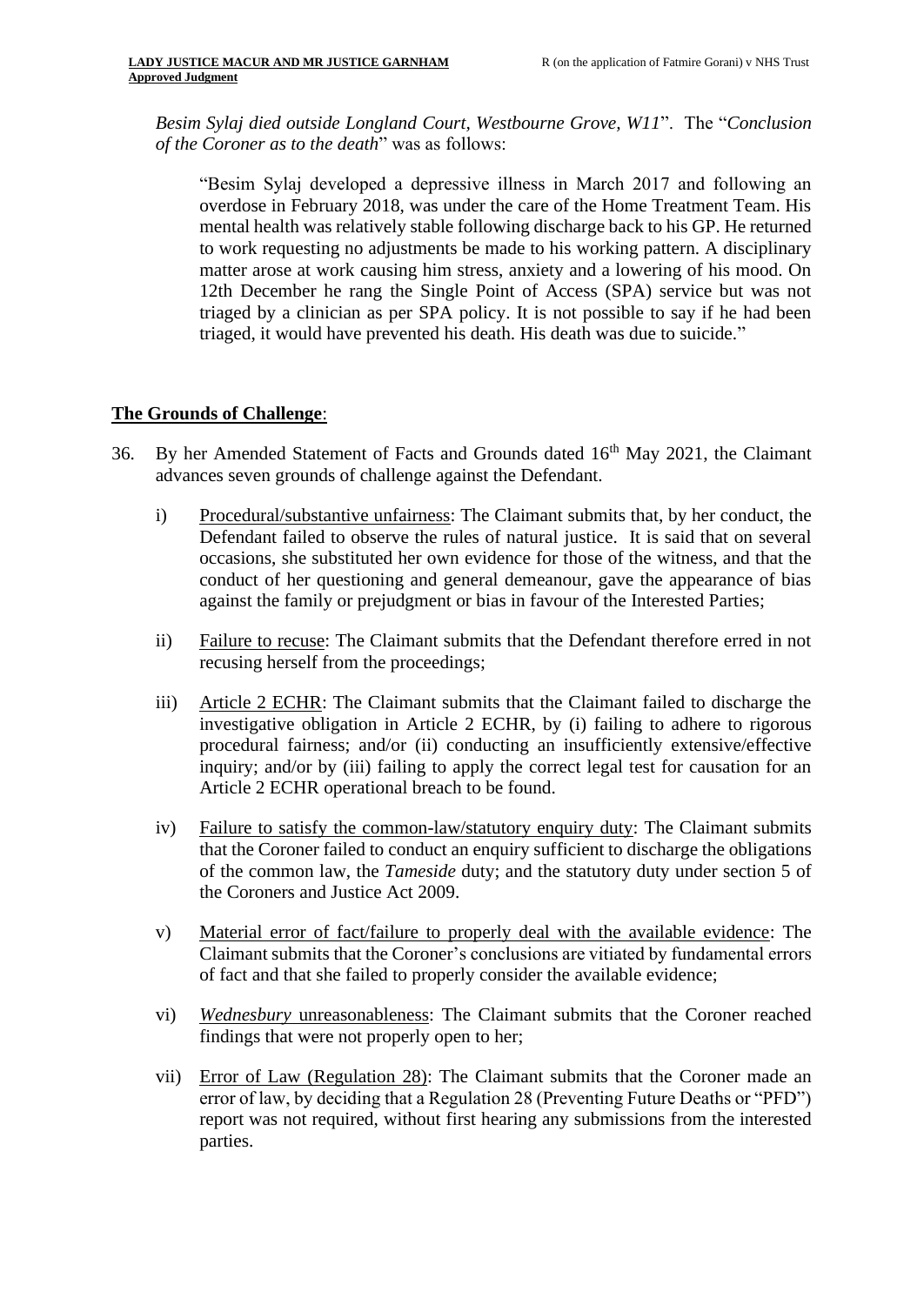37. Mr Landau disputes each of those grounds, arguing that the coroner conducted the inquest entirely appropriately. Ms Misra supports Mr Landau's arguments on grounds 3-6.

#### **Grounds 1 and 2**

#### *The competing arguments*

- 38. Mr Rule sensibly addressed the first two grounds together. The failure of the coroner to recuse herself was obviously linked to her alleged bias and the alleged unfairness in the conduct of the inquest.
- 39. Mr Rule submits that the inquest suffered from procedural/substantive unfairness and the Defendant's failure to observe the rules or principles of natural justice. The Claimant submits that the Coroner ignored the witness evidence of Drs Patel, Sanghera and Lowe and Mr Alem, and substituted their accounts with her own evidence or views, and conducted her questioning in a manner which gave the appearance of bias against the family or prejudgment/bias in favour of the Interested Parties.
- 40. He says that throughout the inquest the Coroner failed to demonstrate either impartiality to the matters of inquiry or an open mind as to the findings to be drawn and conclusions reached about points of evidence. He says she repeatedly put leading questions to witnesses. He submitted that her conduct revealed an inappropriate elision of roles as coroner or witness; and a hostile animus to the case being advanced adverse to the medical witnesses. He said that inappropriate conscious or unconscious bias in favour of the clinicians was demonstrated by frequent interruptions of the family's questions to the witnesses, the tone of voice when doing so, and, most readily demonstrated, by substituting her own evidence or views at times for that given by Drs Patel and Sanghera, Dr Lowe and Mr Alem.
- 41. On behalf of the Coroner it is submitted that any intervention on her part was for an appropriate, impartial purpose, including to maintain procedural regularity, to maintain focus on the relevant points, to make enquiries as to relevance, on one occasion because she was concerned about the tone of the questioning, to clarify questions, to avoid repeating an issue that had already been covered in evidence, and to avoid questioning of one witness that could better be put to another.

#### *Discussion*

42. The context for considering these allegations is worth emphasising. A coroner's inquest is unlike a trial in a number of important respects. As it was put in *R v South London Coroner, Ex p Thompson* (1982) The Times, 9 July 1982; [1982] Lexis Citation 1288.

> There are no parties, there is no indictment, there is no prosecution, there is no defence, there is no trial, simply an attempt to establish facts. It is an inquisitorial process, a process of investigation quite unlike a criminal trial where the prosecutor accuses and the accused defends, the judge holding the balance or the ring, whichever metaphor one chooses to use."

43. More recently, in *Hambleton (post.)*, the Court of Appeal held (at [46]):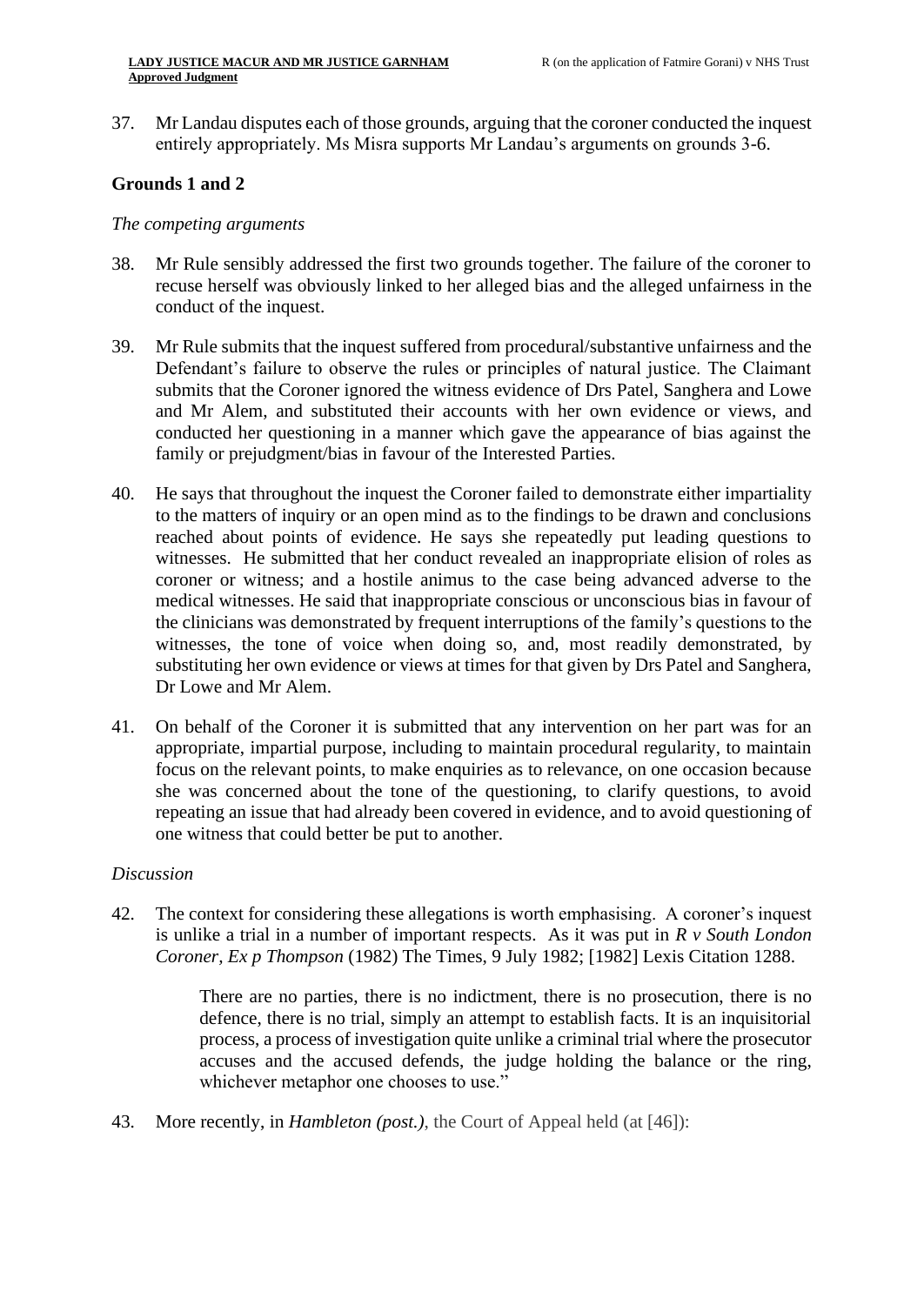A coroner's investigation, whether it culminates in an inquest or not, is an inquisitorial process for which the coroner is entirely responsible. There are no parties to an inquest. The rules allow various people to participate as interested persons. There are no pleadings in cases whose facts might engage civil liability; and no indictment in cases where criminal responsibility is suspected or clear. The inquest is not an adversarial proceeding. A coroner is a judicial officer working within a statutory framework. His responsibility is to discharge the statutory duty imposed upon him, with a jury in appropriate cases, by conducting an investigation and inquest in accordance with the 2009 Act.

44. This first ground amounts primarily to an allegation of apparent bias. The test to be applied to such an allegation was articulated by Lord Hope in *Porter v Magill* [2001] UKHL 67, [105]. It is whether:

> a "fair-minded informed observer, having considered the facts, would conclude there was a real possibility that the tribunal was biased" (Lord Hope).

45. In *R (on the application of Smith) v HM Assistant Coroner for North West Wales* [2020] EWHC 781 (Admin), at [74], the fair- minded and informed observer was said to be

> "… neither unduly sensitive nor suspicious yet he is not complacent. He is assumed to have taken the trouble to acquire knowledge of all relevant information before coming to a conclusion…The fair-minded and informed observer is also expected to be aware of the law and the functions of those who play a part in its administration…"

- 46. During the course of the hearing, the court invited Mr Rule to show us, by reference to the transcript of the hearing, the occasions on which, in his submission, the Coroner ignored the evidence of a witness, or substituted a witness' answer for one of her own, or questioned a witness in a manner that demonstrated an appearance of bias in favour of medical witnesses or an interested party, or against the family of the deceased.
- 47. Mr Rule took us to a number of extracts from the transcript. None of them gave any grounds for concluding that the coroner was biased in any way, whether in favour of some witnesses or against others, or otherwise. None suggested that the coroner was ignoring the evidence of any witness. None suggested she was substituting her own views for those of witnesses. When pressed, Mr Rule was left with a bald assertion that the Coroner's demeanour and tone of voice suggested these deficiencies in her management of the hearing. Despite a careful reading of the entire transcript, we could detect absolutely nothing to support such a conclusion.
- 48. The coroner was obliged to approach the inquiry with an open mind, but not with an empty one. She was entitled to form preliminary views on the basis of the evidence she had read and heard, and to test that against the witnesses evidence before her. When the coroner put what Mr Rule called "leading questions" to witnesses, she was, in our view, simply seeking to understand a witness' evidence, to summarise it, to test it or to put it in context. There can be no complaint about a coroner conducting an inquisitorial process asking any such questions.
- 49. We found no occasions on which the coroner ignored the witness evidence of Dr Patel, Dr Sanghera, Dr Lowe or Mr Alem, and no occasion on which she "substituted" their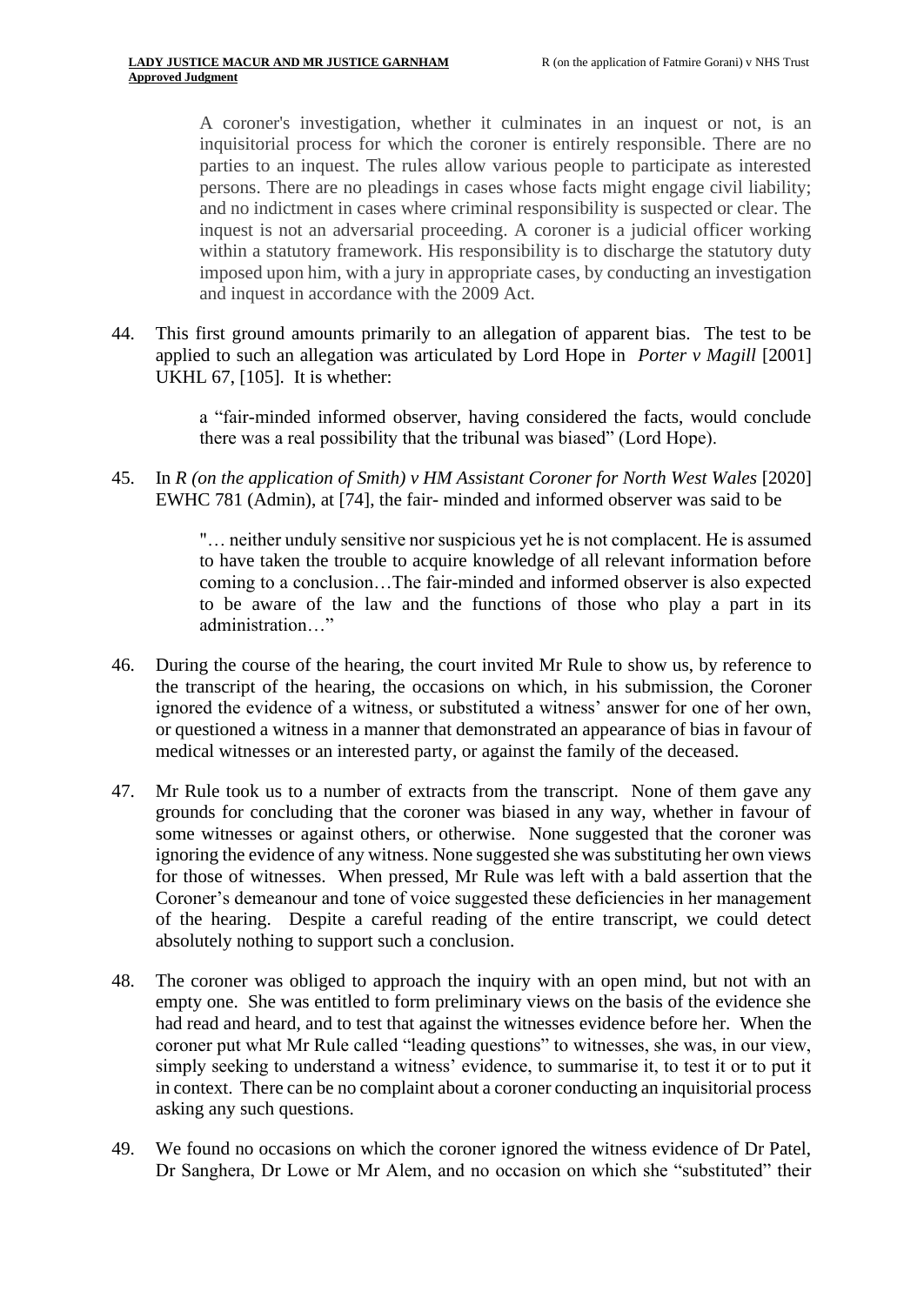evidence with her own. We could detect no "animus" against any witness and when we asked Mr Rule for evidence of such an approach he was unable to help us.

50. There were occasions when the coroner interrupted Mr Rule as an exercise of case management, to "*maintain procedural regularity*" as Mr Landau puts it in his skeleton argument. So, for example, on page 186 of the transcript the following appears:

> Rule: Madam, the last matter is in relation to 13 December, please, and that meeting. You have already, Ms Sylaj, indicated in trying to assist your mother you have recollection about whether or not your father did deny active suicidal thoughts at that time. Can you help us with that recollection please?

> Coroner: Well I don't know that I actually want to go down in the GP consultation at this point. I think it's unfortunate that there wasn't a suitable witness statement that could have been prepared for the purposes of today that could have covered all of this. I mean, I think now that we need to revert back to how it ought to be done. We're going to hear from the GP. We've heard the evidence to some extent about the consultation from Mrs Gorani who was present. I'm uneasy about carrying on into that so I'm going to stop you there."

51. On another occasion the Coroner interrupted Mr Rule in order to ensure that the witness remained focused on relevant points. At page 201 the transcript reads as follows:

> "Rule: so, this is your exhibit for the referral that the GP would make, yourself, to the mental health team. As opposed to self-referrals to community living well or that type of referral, correct?

Patel: Yeah. This is a referral to secondary mental health team, SPA.

Rule: Thank you. This is the type that would have come through—or usually you would do yourself, isn't it? You mentioned that there's the self-refer type…

Coroner: yes, we understand all that, Mr Rule, I've got it. Okay. Let's focus on the SPA referral form.

Rule: Thank you.

- 52. Later (at page 202), the Coroner interrupted Mr Rule to ask "*where are we going with this*?" It seems to us that this was simply an inquiry as to the relevance to the question. Similarly, at page 203, the Coroner interrupted Mr Rule and said "*I'm going to pause you there actually because we've got to bring ourselves back to what Dr Patel has said on two different occasions to these transgressions*." In my view, that was a proper interruption to ensure the evidence was adduced in a sensible order and was relevant to the issue in the case.
- 53. On another occasion Mr Rule was asking Dr Sanghera about a letter she had written on 13 December. The Coroner interrupted the exchange and the following appears at page 218

"Coroner: Can we just hold on a moment? Just hold on. Just let's be pleasant about it. So let's be more—just calm down. Doctor Sanghera, I can appreciate that you feel there is a certain tone but if you just let Mr Rule ask his questions and I'll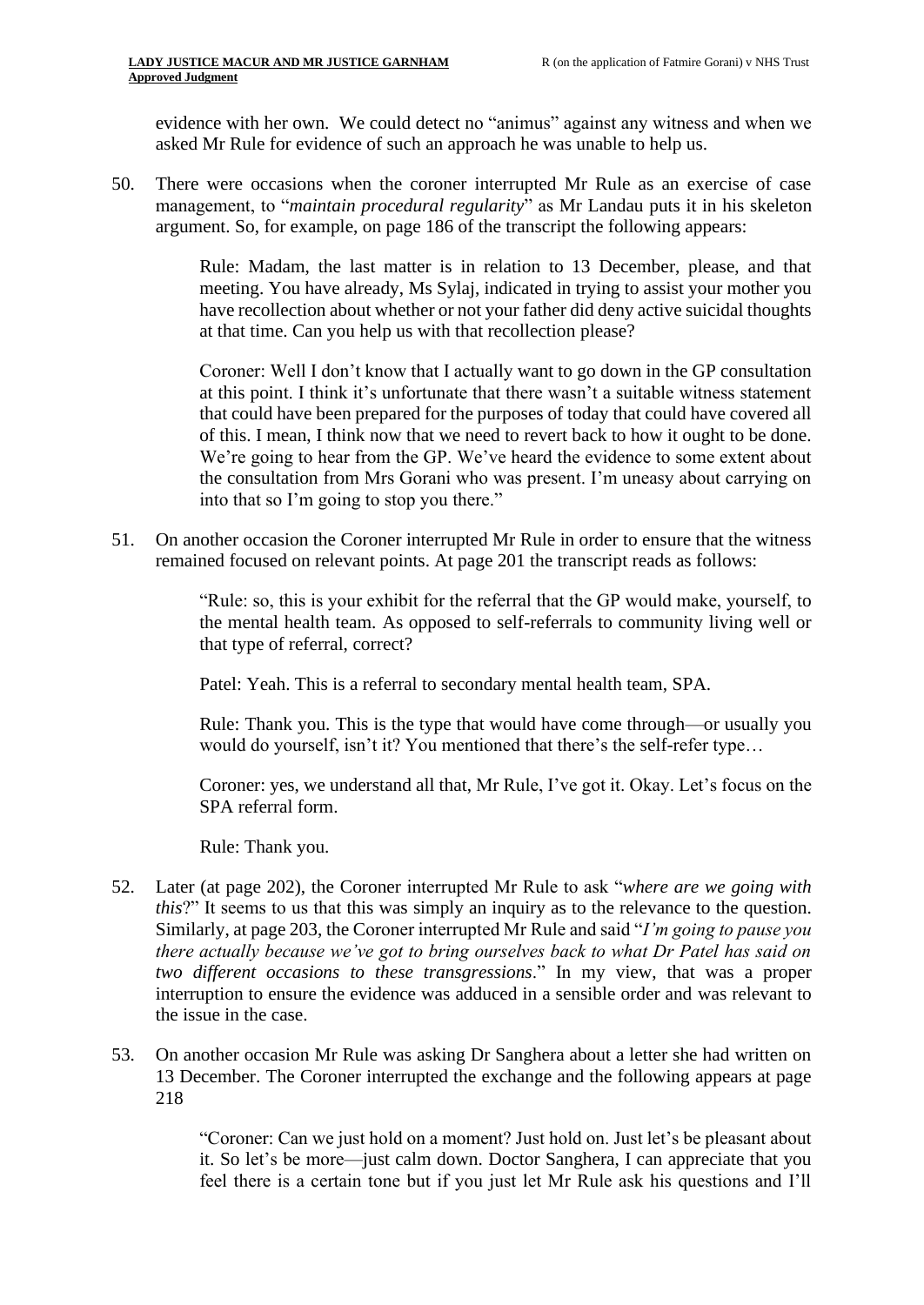intervene if they feel they are not giving you an opportunity to answer them adequately. If you feel that you want to add on something to an answer then let me know rather than be interrupted. Okay?

- 54. In my judgment, in that passage the Coroner was properly interrupting to ensure that the witness remained calm and polite and answered the question that Mr Rule had put.
- 55. A little later Mr Rule asked Dr Sanghera the following: "*If you're saying that you are prepared to say things that are not quite true in order to emphasize what you consider to be a position that that should be emphasized I'm sure that I'm misunderstanding. Is your evidence that this is true and you were writing what is true and you were using those words to make sure a layperson understood the truth? Is that the correct position?* The following exchange then took place:

Coroner: Mr Rule I'm going to pause you there. I understand exactly what Dr Sanghera has said. She said if she had thought it was severe in her consultation, face to face that day, that would have been reflected in her contemporary's medical records. The fact is, it's clear that Dr Sanghera wishes to be as helpful as possible to an individual who needs some help with their employment so she may exaggerate or not necessarily provide a clear description of her consultation, which, of course, is confidential so I … Do take some objection about the suggestion that this doctor was willing to say one thing and mean another in any form of her evidence other than what she said she has put in a letter, alright?

Mr Rule: well I'm sure that's a helpful answer Madam for the witness…"

Coroner: yes, exactly what was meant by that because it was my understanding that I was just summarising evidence she had already given. I was not providing [her] with an answer I was telling her what I understood from her answer.

Rule: Well I apologise Madam.

- 56. In my view, the Coroner here was properly managing the progress of the evidence. She was fairly summarising what the doctor had said and attempting to take some heat out of the exchange between counsel and the witness. She was met with what was an impertinent response from Mr Rule for which she was entitled to reprimand him and for which he properly apologised. I detect no impropriety in the Coroner's conduct there.
- 57. On later occasion the coroner interrupted Mr Rule to prevent him repeating a question that had already been asked. At page 222 the following appears:

Rule: In the course of the conversation that you had in the consultation, did you become aware of the previous attempts to call the crisis team, the SPA?

Coroner: I asked this question I think and it was answered Mr Rule

Rule: very well, I withdraw the question

58. Again this was a proper interruption by the Coroner to ensure that there was no repetition of the line of questioning that had already occurred.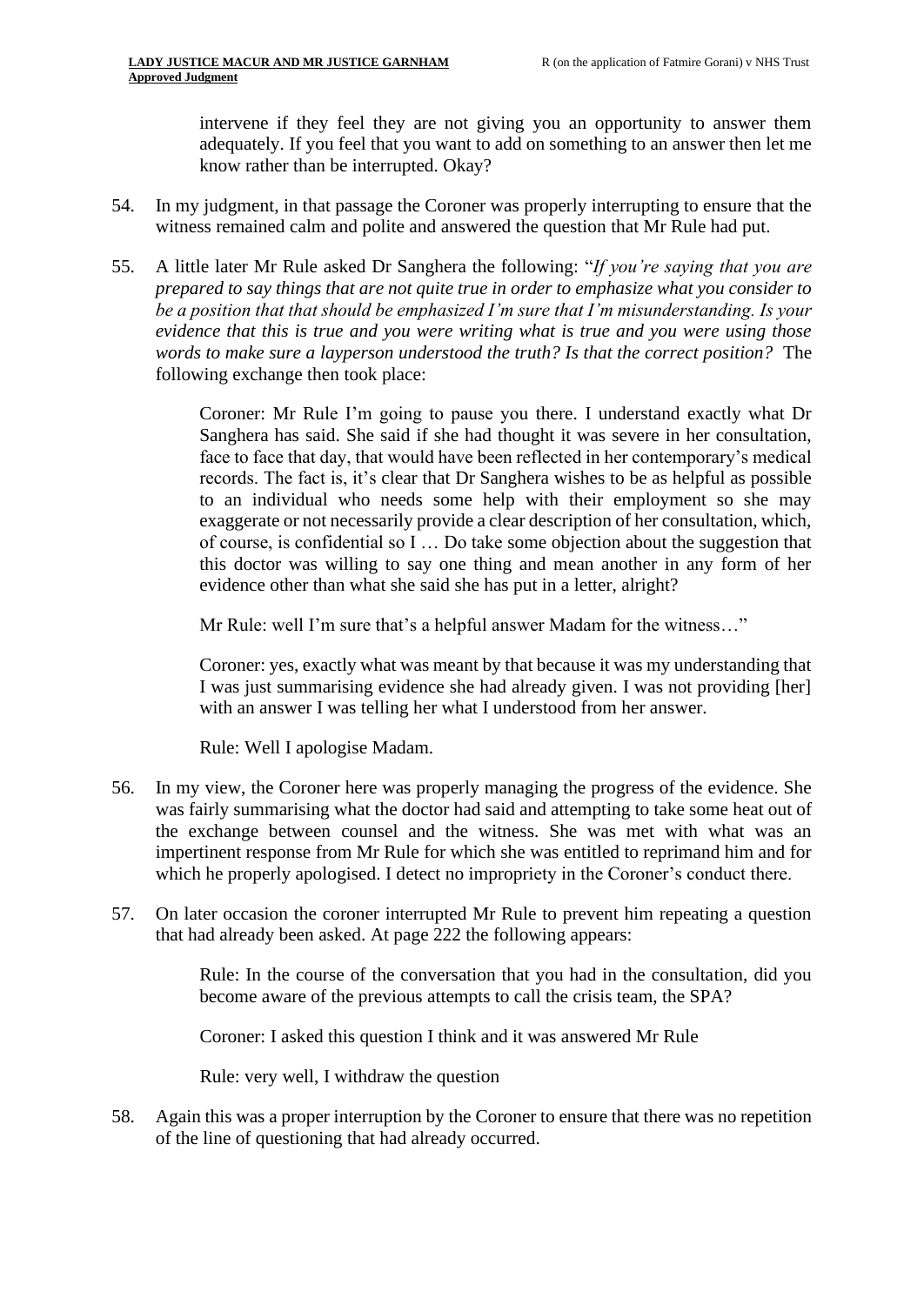- 59. Looking at the transcript as a whole, I accept Mr Landau's submission that these were proper occasions for the Coroner to intervene in questioning, and I see no ground for complaint either generally or in any of the examples given to us by Mr Rule. In those circumstances, I see no merit in ground 1 and, accordingly, the argument that the coroner should have recused herself on those grounds also falls away.
- 60. In his skeleton argument, when addressing Grounds 1 and 2, Mr Rule refers to the case of *R (Nguyen) the Assistant Coroner of Inner West London 2021 EWHC 3354 (Admin)* which he says "*concerns the requirements for a fresh inquest found in the face of an enquiry which had been conducted by the very same assistant coroner whose conduct of the instant inquest is challenged*." In my judgment, that was a wholly improper submission to advance. *Nguyen* has no relevance in the present proceedings. As Mr Landau properly points out, the decision in *Nguyen* is neither evidence nor legal argument. It would not have been relevant even if bias had been found in that case (which it had not). Certainly, it does not provide logical support for the claims advanced in the present case.
- 61. The bulk of Mr Rule's oral submissions were taken up with ground 1, and my ruling against him on that ground has obvious consequences for a number of his other arguments. I turn to consider each next.

## **Ground 3 and 4 – Failure properly to investigate the death**

#### *The competing arguments*

- 62. Mr Rule addressed grounds 3 and 4 together. I follow suit.
- 63. By ground 3, the Claimant submits that the Defendant failed to satisfy the State's investigative duty under Article 2 ECHR in three ways. First, Mr Rule submits that the Defendant failed to adhere to rigorous procedural fairness in conducting the inquest.
- 64. Second, he submits that the Coroner failed to conduct a sufficiently extensive or effective inquiry into the deceased's death, and the role the State may have had to play in it. He submits that the Coroner failed to investigate "*thoroughly and adequately*" the state's failures to "p*ut in place a system and procedures to ensure to the greatest practicable extent protection of individuals from risk of death in circumstances relevant to this case*"; to "*adopt necessary and reasonable preventative measures to diminish the opportunity for or likelihood of suicide (or serious self-harm endangering life*)"; to "*adopt appropriate and adequate preventive measures to secure effective protection for the life of Mr Sylaj against the risk*"; and "*to take reasonable steps to provide or make available to Mr Sylaj appropriate prompt support safeguarding against the risks that arose.*"
- 65. Third, Mr Rule submits that the Coroner failed to apply the correct legal test for causation for an Article 2 ECHR operational breach to be found. Article 2 ECHR's positive duty requires the State to take measures to prevent, or to avert the *real risk* of, violation. Thus, the Claimant submits that the investigative duty under Article 2 ECHR is not only to investigate conduct which is *probably* a cause of death, but also to investigate that conduct without which there is a "*substantial chance*" or "*real prospect*" that the outcome would be different. Thus, submits the Claimant, by failing to pose and answer the question of whether the SPA's failure to triage the deceased *might* have resulted in a different outcome (as well as whether it *would* have), the Defendant failed to sufficiently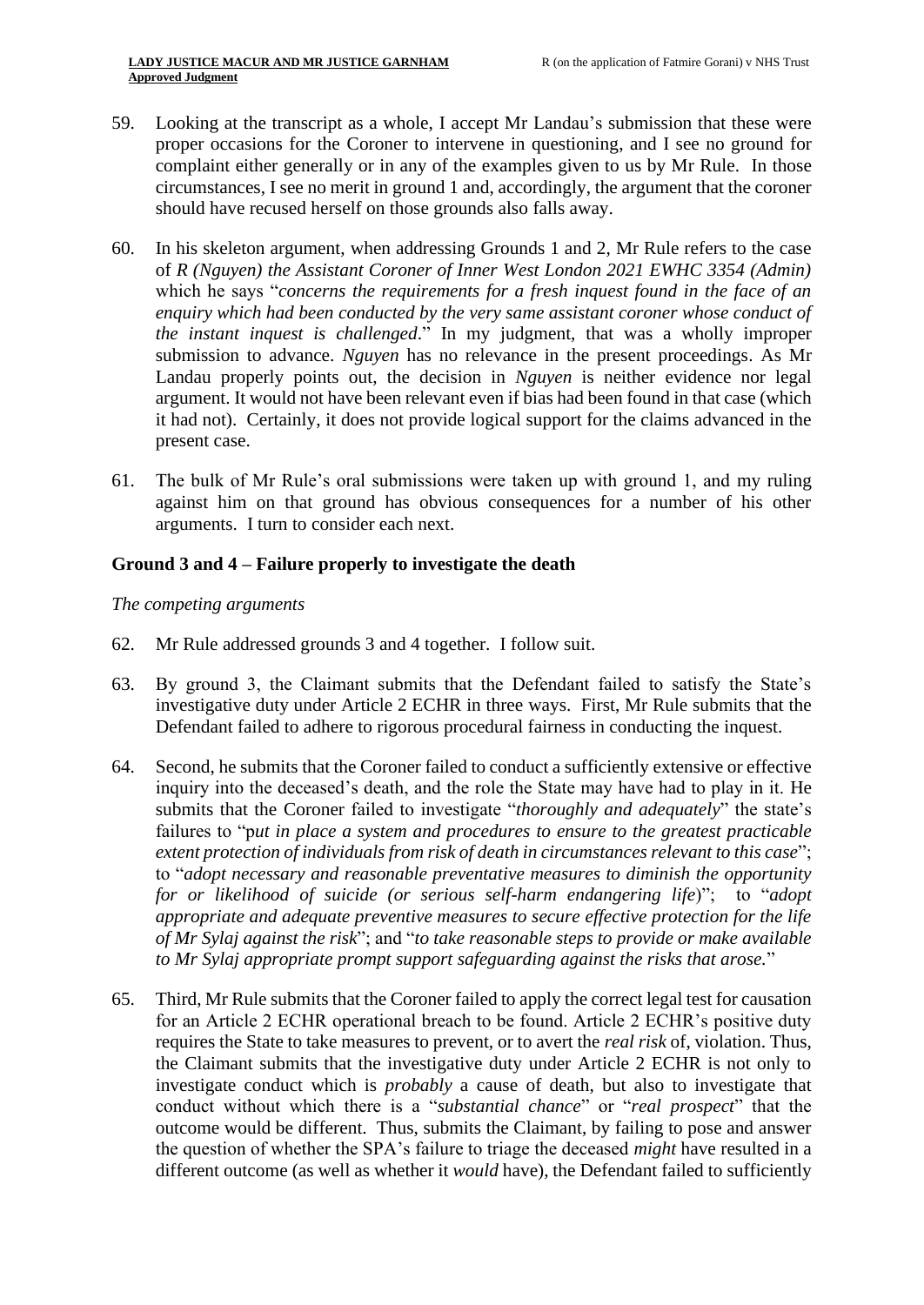investigate the case before her, and as result, breached the investigative duty in Article 2 EHCR.

66. In response, Mr Landau submits that the minimum procedural requirements set out in *Jordan v UK* [2003] 37 EHRR 2 were met. The relevant fact in issue was the one which prompted the Coroner to declare that this was an Article 2 inquest, namely the alleged systems failure on 12 December, and on that the Coroner made appropriate findings. The Coroner went on to investigate the consultation of the 13 December and made findings of fact on that topic that were properly open to her. The authority on which the claimant relies on causation is, when properly understood, against him; there was no duty on the Coroner to include in the record of inquest matters that were only possibly be causative.

#### *Discussion*

- 67. I turn in a moment to address the three particular criticisms advanced by Mr Rule under ground 3. But I deal first with Mr Rule's approach to Article 2 generally. Inherent in his submissions is the argument that once the coroner had declared that the inquest was to be "*an Article 2 inquest*", all aspects of the Article 2 jurisdiction were in play. I would reject that suggestion, and would make the following five points.
- 68. First, the fact that a coroner declares that an inquest will serve to meet the state's obligation to investigate the death, and that s5(2) of the 2009 Act applies, does not trigger an obligation on the coroner to investigate every aspect of the case to the standards of Article 2. The obligation imposed by s5(2) requires an investigation "*where necessary*" to ensure compliance with the Convention. A coroner's ruling as to the particular issues in respect of which Article 2 requires investigation delimits the scope of the Article 2 inquiry. Here, the scope of the investigation necessary to discharge the Article 2 obligation – namely to determine whether there was a breach of the system duty on 12 December – was never amended or challenged. And it was on that issue that the coroner properly focused her conclusions.
- 69. Second, the scope of the inquest is, and remains throughout, a matter for the coroner. In (*R (Hambleton) v Coroner for Birmingham Inquests (1974)* [2018] EWCA Civ 2081) Lord Burnett, LCJ, giving the judgment of the Court of Appeal, said (at [47])

It has become commonplace in advance of inquests for coroners to rule on their scope, including whether possible state responsibility requires an [article](https://uk.westlaw.com/Document/I1B58031DEC86485FA3AEEFBD8980CD10/View/FullText.html?originationContext=document&transitionType=DocumentItem&ppcid=3cf2daeb74d346aa9e4879ff362b5e0e&contextData=(sc.Search)) [2](https://uk.westlaw.com/Document/I1B58031DEC86485FA3AEEFBD8980CD10/View/FullText.html?originationContext=document&transitionType=DocumentItem&ppcid=3cf2daeb74d346aa9e4879ff362b5e0e&contextData=(sc.Search)) compliant inquest. That latter aspect will involve a question of law, albeit in circumstances which may be evolving during the course of an investigation and even at an inquest itself. If [article](https://uk.westlaw.com/Document/I1B58031DEC86485FA3AEEFBD8980CD10/View/FullText.html?originationContext=document&transitionType=DocumentItem&ppcid=3cf2daeb74d346aa9e4879ff362b5e0e&contextData=(sc.Search)) 2 is engaged in this way it remains for the coroner to decide what evidence to call at the inquest, to determine what the central issues for determination are and, if there is a jury, the way in which to elicit their conclusion on those central issues:

- 70. The effect of the Coroner's ruling as to the application of Article 2 in this case was that the statutory purposes of the inquest were expanded to include ascertaining whether there was a breach of the state's *system* duty towards those in the community with psychiatric difficulties.
- 71. Third, the significance of the ruling that Article 2 applies lies in the conclusion that will be reached at the end of the inquest. The "*scope of the investigation and thus evidence*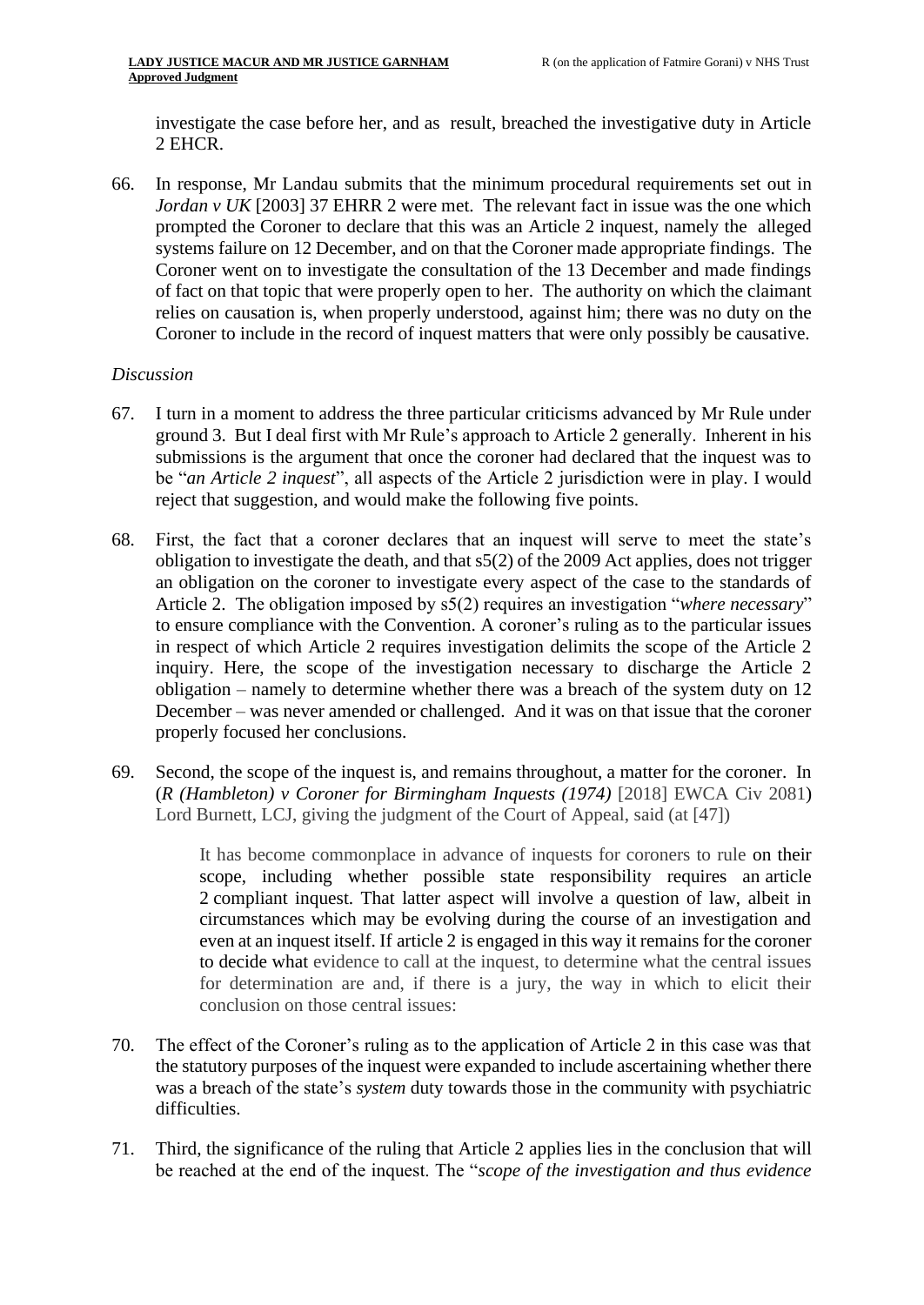*called at the inquest is unlikely to be affected by the question whether the article 2 procedural obligation applies*", (*Maguire v HM Senior Coroner for Blackpool & Fylde* [2020] EWCA Civ 738). The Coroner here determined that Article 2 required an investigation into the alleged breach of the systems duty on 12 December 2018.

72. Fourth, the Coroner is not obliged to investigate every issue raised by an interested party. In *R (Allen) v HM Coroner for Inner North London* [2009] EWCA Civ 623 Dyson LJ, giving the judgment of the Court of Appeal said:

> it was not incumbent on the coroner to investigate, still less to state his conclusion in relation to, every issue raised by the claimant, however peripheral to the main questions to be determined…The coroner was, therefore, required to do no more than focus the investigation and the inquisition on the central issue or issues in the case.

(See also in this context *R (Le Page) v HM Assistant Deputy Coroner for Inner South London* [2012] EWHC 1485 (Admin) and *R (Speck) v HM Coroner for York* [2016] EWHC 6 (Admin).)

- 73. Fifth, Mr Rule's skeleton argument made frequent reference to caselaw relating to the *operational* duty owed to prisoners and those held in psychiatric hospitals; (*R (Takoushis) v Inner North London Coroner* [2005] EWCA Civ 1440, *Mitchell v Glasgow CC* [2009] 1 AC 874, *Sacker v Coroner* [2004] 1 WLR 796 and others.) But these have little or no relevance to cases such as the present, where what is in issue is the systems duty in respect of healthcare in the community.
- 74. I turn next to the Claimant's particular complaints.
- 75. In my judgment, there is no merit in the first of the claimant's points. *Jordan v UK*  identified the minimum procedural requirements for an Article 2 inquest. At [106] – [109], the ECtHR indicated that the authorities must act of their own motion; the investigation must be independent; the investigation must be effective in the sense that it must be conducted in a manner that does not undermine its ability to establish the relevant facts; this is, as it was described in *Jordan* "*an obligation of means rather than results*"; the investigation must be reasonably prompt; there must be a *''sufficient element of public scrutiny of the investigation or its results to secure accountability in practice as well as in theory; the degree of public scrutiny required may well vary from case to case''*: and there must be involvement of the next of kin *''to the extent necessary to safeguard his or her legitimate interests'*.
- 76. Here the state established the inquest; it was conducted by an independent coroner; it was conducted in a manner which allowed the coroner to establish the relevant facts – by calling and questioning the relevant witnesses and reviewing the relevant documents; it was reasonably prompt; it was conducted in public; and the family of the deceased were directly involved and represented by counsel.
- 77. I have already addressed the detailed complaints about procedure advanced by Mr Rule when dealing with ground 1 and rejected them. They fare no better in the context of Article 2.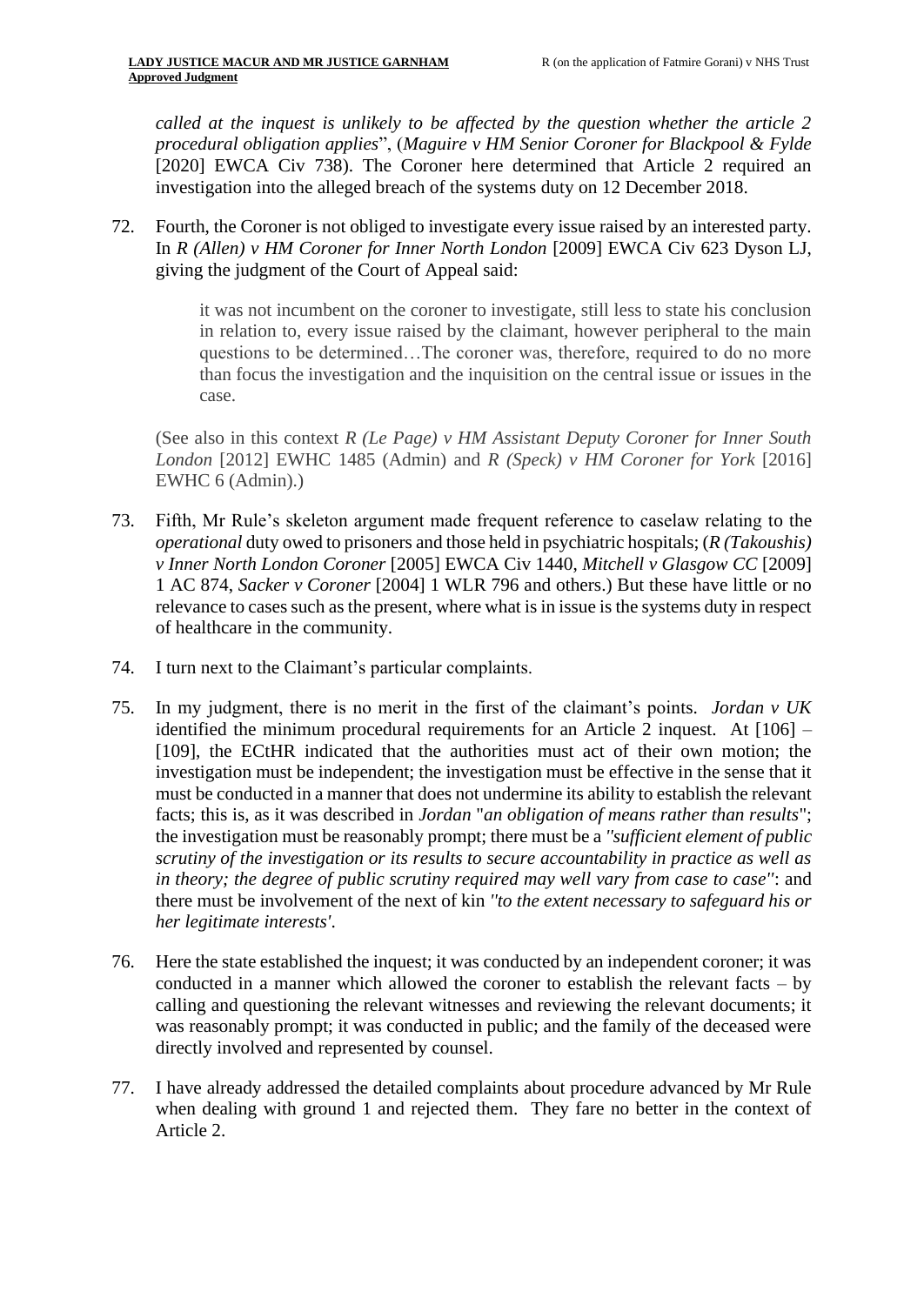- 78. As to the second point, as explained above the central issue in this case was the one which the coroner ruled required the application of s5(2), namely the alleged system failure on the 12 December 2018 when the deceased was unable to speak to a clinician at the SPA because of a lack of available staff, and his telephone number was not taken so as to enable a clinician to ring him back. That was addressed at length in the inquest and was the subject of a conclusion in the Record of Inquest.
- 79. Even if, contrary to my conclusion above, it could be said that the coroner was obliged to investigate the events of both 12 and 13 December to the standards of Article 2, I would reject the claimant's criticism. As the Coroner's summary at the end of the inquest (see [34] above) illustrates, her inquiry was much broader than the events of 12 December and encompassed the events on the following day.
- 80. As to the third issue in respect of the ECHR, the correct legal test for causation under Article 2, the answer lies in the Court of Appeal's decision in *R (Lewis) v HM Coroner for Mid and North Shropshire* [2009] EWCA Civ 1403. The Court of Appeal held that while a Coroner has the *power* to take a jury's verdict on whether a breach of Article 2 is a possible cause of death questions, she is not under a *duty* to do so. This approach applies equally to inquests without juries: the Coroner need only determine probable causes of death, although she may also chose to express a view on other possible causes.
- 81. It follows, as Mr Landau submitted, that the coroner was under a duty only to determine potential probable causes of the deceased's death (namely, the SPA's failure to triage him), rather than potential possible causes (Dr Sanghera's failure to refer the deceased to psychiatric services after assessing him or to change his prescriptions). She might have considered making a finding as to whether there was a *risk* that Dr Sanghera's failure in these respects caused his death, but she was not obliged to do so. In any event, she did in fact consider the events of 13 December for their potential relevance to the deceased's death.
- 82. By ground 4, the Claimant submits that the Defendant failed to conduct a sufficient inquiry discharging his obligations under the *Tameside* duty, section 5(2) of the Coroners and Justice Act 2009, and the "common law".
- 83. The Claimant advances this ground by reference to the same alleged errors as are referred to under ground 3, and makes no submission on what these alternative duties add to the investigative duty under Article 2 ECHR. In my judgment the Coroner conducted a careful and thorough review of the circumstances of Mr Sylaj's death, complied with her common law obligations and made findings on the facts that were properly open to her. I would reject ground 4.

## **Grounds 5 and 6 – Material error of fact/failure to take into account material evidence and Wednesbury Unreasonableness**

#### *Competing Arguments*

84. By ground 5 the Claimant submits that the coroner made material errors of fact and failed to deal properly with the evidence. By ground 6 he alleges the coroner made findings that were Wednesbury unreasonable. These can conveniently be considered together.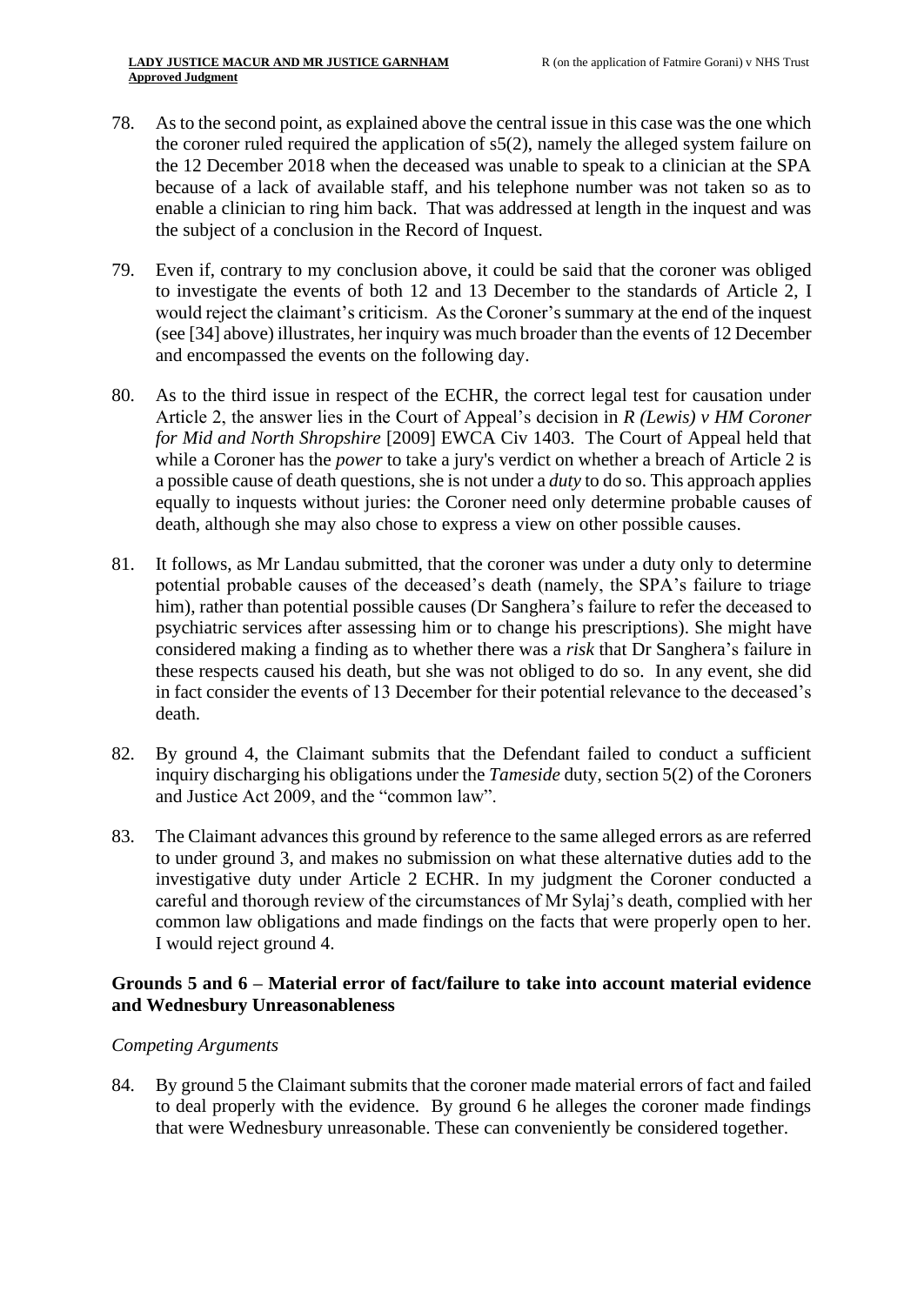85. The Defendant responds that "*the appropriate test for quashing findings of fact is … Wednesbury unreasonableness*" and that no such unreasonableness is made out. Ms Misra submits that the Coroner's conclusions on the facts were unimpeachable.

#### *Discussion*

86. The Court of Appeal laid down the test by which an error of fact amounts to a justiciable error of law in *E v SSHD* [2004] EWCA Civ 49. Carnwath LJ at [66] said this:

> "… First, there must have been a mistake as to an existing fact, including a mistake as to the availability of evidence on a particular matter. Secondly, the fact or evidence must have been "established", in the sense that it was uncontentious and objectively verifiable. Thirdly, the [claimant] must not been have been responsible for the mistake. Fourthly, the mistake must have played a material (not necessarily decisive) part in the Tribunal's reasoning."

- 87. Mr Rule has failed to point to any factual errors inherent in the Defendant's findings and I can detect none. His case here, as elsewhere, amounts to no more than disagreement with the Coroner's conclusions on the appropriate inferences to be drawn from the facts. I would reject this ground.
- 88. The claimant alleges the coroner failed to take into account relevant evidence in making her findings or reaching her conclusions. Again, I disagree.
- 89. As to events on 12 December, the claimant criticises the coroner's finding that "*it was not possible to say that if Mr Sylaj had been triaged it would have prevented his death*". But, as Mr Landau correctly submits, in determining that issue the coroner took into account all the relevant evidence before her. She pointed out that the deceased was unlikely to have been referred to the HTT and might well have been referred back to his GP. As she said, as it turned out, the deceased was assessed by Dr Sanghera the following day. Furthermore, it was impossible to know how long it would have taken for the deceased to have been assessed for community mental-health services. These were perfectly rational conclusions for the Coroner to reach on the evidence.
- 90. Mr Rule further argues that the Coroner failed properly to take into account relevant evidence, including the failure to refer the call received by the SPA to the HTT crisis team, failures of training within the SPA and insufficiency of clinician staffing levels in the SPA. For two reasons, that argument goes nowhere.
- 91. First, as Mr Landau submits, this evidence went to the issue of why the SPA failed to triage the deceased, not to whether, if the deceased had been triaged by the SPA, he would not have died. Second, and more fundamentally, while the question of what is a relevant consideration is a question for a reviewing court, the matter of how much *weight* to apply to a relevant consideration is a matter for the decision-maker, a decision with which I would decline to interfere. The Defendant's decision in this case – that, based on the evidence before her, it was "*not possible to say [that] if [the deceased] had been triaged, it would have prevented his death*" – cannot sensibly be regarded as "perverse" or "absurd". The Defendant's reasoning in the passage set out at [34] above is entirely cogent.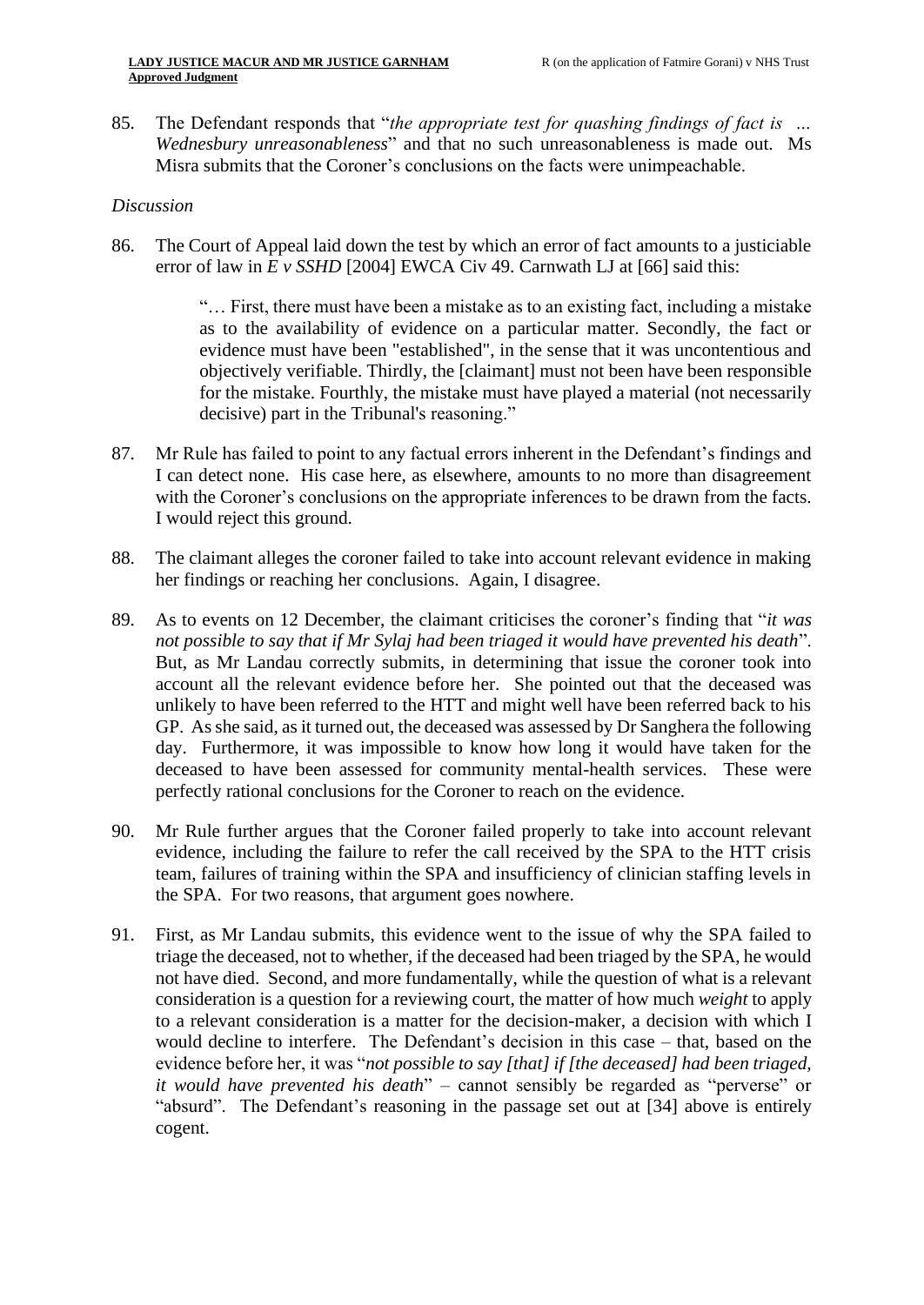92. As to her conclusions about events on the 13 December, we accept Ms Misra's submissions. It was open to the coroner to find that Dr Sanghera had given truthful evidence as to her clinical impression and judgment, that she did not consider the deceased to be at risk of deliberate self-harm and, in the light of the fact that he had a consultation with his regular GP, Dr Patel, arranged for 20 December 2018, as to the fivepoint plan she said she had formulated for his future care. These were conclusions on the facts which were properly open to the coroner.

## **Ground 7 – Error of Law (Failure to issue a Regulation 28 report)**:

## *Competing arguments*

- 93. In ground 7, the Claimant submits that the Coroner was required (by Schedule 5 of the 2009 Act) to hear submissions of interested persons before reaching a decision whether to issue a Regulation 28 "*preventing further deaths*" report and that therefore, it was "*outside of the proper decision making ambit*" not to issue a report.
- 94. Mr Landau submits that the duty in Schedule 5 is conditioned on the Coroner first deciding herself that "*action should be taken*". The Schedule makes the Coroner's "*opinion*" determinative, and, submits Mr Landau, while there is a power to hear submissions from interested parties in these circumstances, there is no obligation on the Coroner to do so.

## *Discussion*

- 95. The Chief Coroner has issued guidance on this topic. Guidance number 5 states (at [14]) that "*It was not the intention when changes were made to Rule 43 in 2008, nor is it the intention under the 2009 Act, that inquests should be lengthened or their scope widened for the purpose of hearing representations*." Furthermore, at [15] "*Coroners may hear and give weight to representations by interested persons at the inquest as they see fit*."
- 96. Schedule 5 imposes a duty to issue a report when the criteria set out in the schedule are met. In this regard, the 2009 Act changed the previous procedure; under the 1984 Rules, there was a power, but not a duty, to do so. But there is nothing in the wording of Schedule 5 which imposes a requirement on the Coroner to hear submission from interested persons before deciding whether or not the duty to report arises.
- 97. Further, I can see no grounds to imply such an obligation, or for rejecting the Guidance of the Chief Coroner on the topic. An inquest remains an inquisitorial process and the duty here is one imposed on the coroner. It is in circumstances where she forms the opinion, in the light of the facts revealed by the investigation, that action is required that she is required to make a report. No doubt it will often be the case that a coroner will find it helpful to invite such submissions, but there is no obligation on her to do so.
- 98. Given her findings and conclusions, her decision not to do so here was entirely reasonable.

## **Conclusion**

99. For those reasons, if my Lady agrees, I would dismiss this application.

## **Lady Justice Macur**